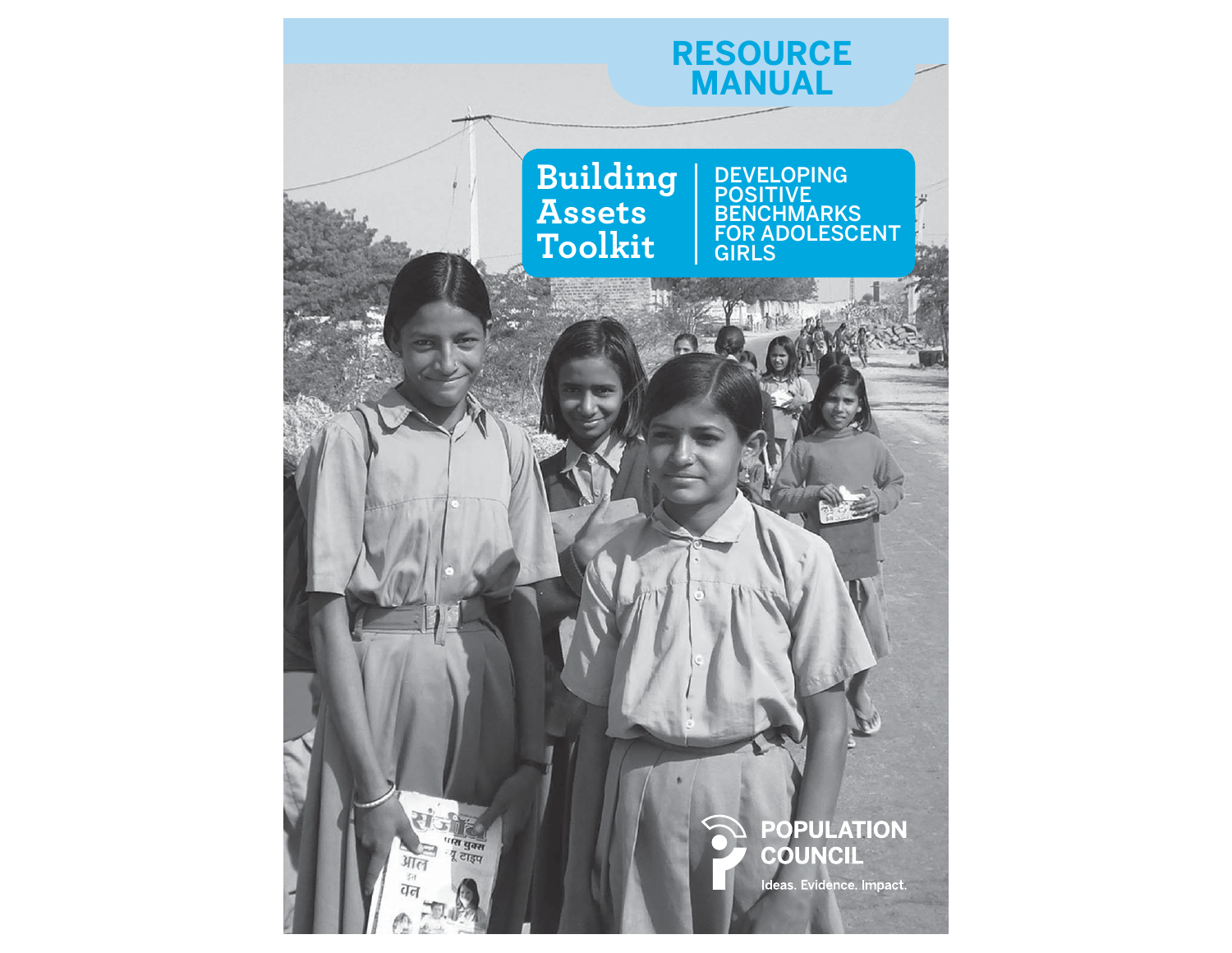The Population Council confronts critical health and development issues—from stopping the spread of HIV to improving reproductive health and ensuring that young people lead full and productive lives. Through biomedical, social science, and public health research in 50 countries, we work with our partners to deliver solutions that lead to more effective policies, programs, and technologies that improve lives around the world. Established in 1952 and headquartered in New York, the Council is a nongovernmental, nonprofit organization governed by an international board of trustees.

#### © 2015 The Population Council, Inc.

# **Contents**

| Building Meaningful Program Content 1                                                              |
|----------------------------------------------------------------------------------------------------|
| What Is an Asset and What Is the Asset-Building                                                    |
| A Focus on Assets Focuses on the Positive3                                                         |
| An Asset-Building Focus Takes into Account the<br>Realities-the Data-and Also Girls' Aspirations 5 |
| Girls Acquire Assets in Stages—Often Age-Related                                                   |
|                                                                                                    |
|                                                                                                    |
| Getting the Most Out of the Exercise 11                                                            |
| Respect and challenge the program staff and<br>policymakers                                        |
| Engage the girls                                                                                   |
| Use assets chosen to inform program content                                                        |
| Assess the materials needed to deliver assets                                                      |
| Resources and Helpful Information on Specifc Assets 17                                             |
|                                                                                                    |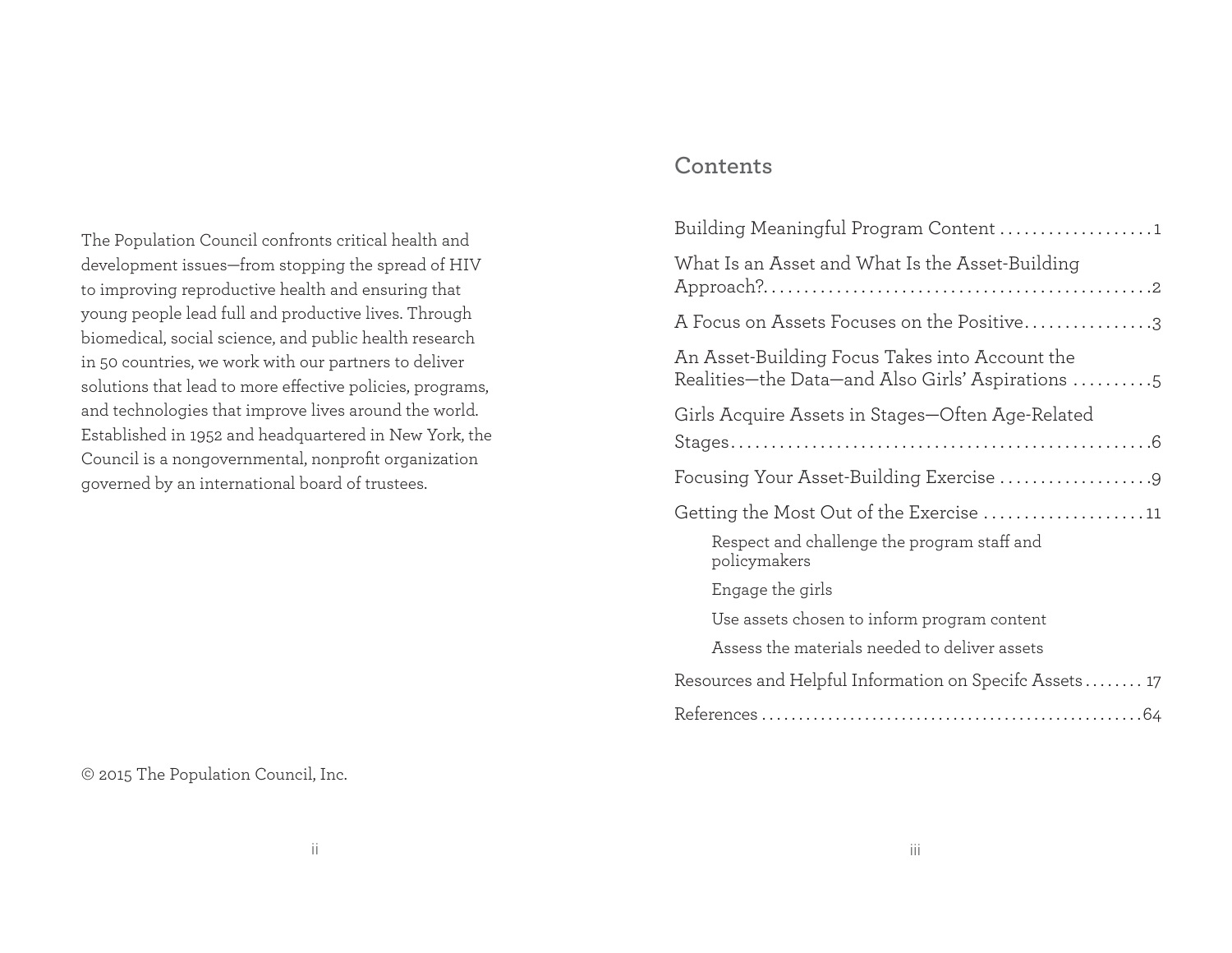# **Acknowledgments**

The Building Assets Toolkit was developed by Judith Bruce, Sarah Engebretsen, and Kimberly Glazer. It builds upon the foundational asset-building approach established by Judith Bruce and Jennefer Sebstad a decade ago (Population Council 2005). The approach has been refined by Karen Austrian and Veronica Torres, who have made significant contributions to the material as practitioners, trainers, and commentators. This toolkit has benefitted greatly from the participation of the adolescent girls themselves, whose authentic, field-based perspective shaped the approach, refreshed our understanding, influenced the style and sequencing of delivery, and contributed original, new assets. It has also benefitted from the insights of members of the Population Council's Adolescent Girls Learning Circle and from input from Meredith Gould, Ann Blanc, Virginia Kallianes, and Dana Smiles. A special thank you to Joyce Altman, Christina Tse, and Mike Vosika for the skillful editing and innovative design of this toolkit. Finally, our deepest thanks goes to the NoVo Foundation for making the delivery of real programs to real girls their priority and for recognizing the importance of field-centered tools.

# **Building Meaningful Program Content**

The development field has recently recognized the importance of working with adolescent girls to reach national and international development goals. As a result, implementing organizations are motivated to design programs for girls, but content may be adopted from material for other audiences and other contexts, be insufficiently specific, or be limited to health information without the enabling social, economic, and cognitive skills needed to secure girls' health and rights as well as wider social and economic opportunities.

An "asset-building exercise" is a thoughtful approach to building meaningful program content. It is designed to involve multiple stakeholders in determining what assets girls need in order to survive and thrive. When conducted using reliable data about girls (the proportion married by age 15, by 18, living apart from parents, in school, etc.), this activity allows you to think concretely about the most appropriate content for your target population (Bruce and Hallman 2008; Austrian and Ghati 2010; designingforscale.popcouncil.org). For example, you may be concerned about a high rate of adolescent pregnancy, because girls who have children at a young age often have poor outcomes and limited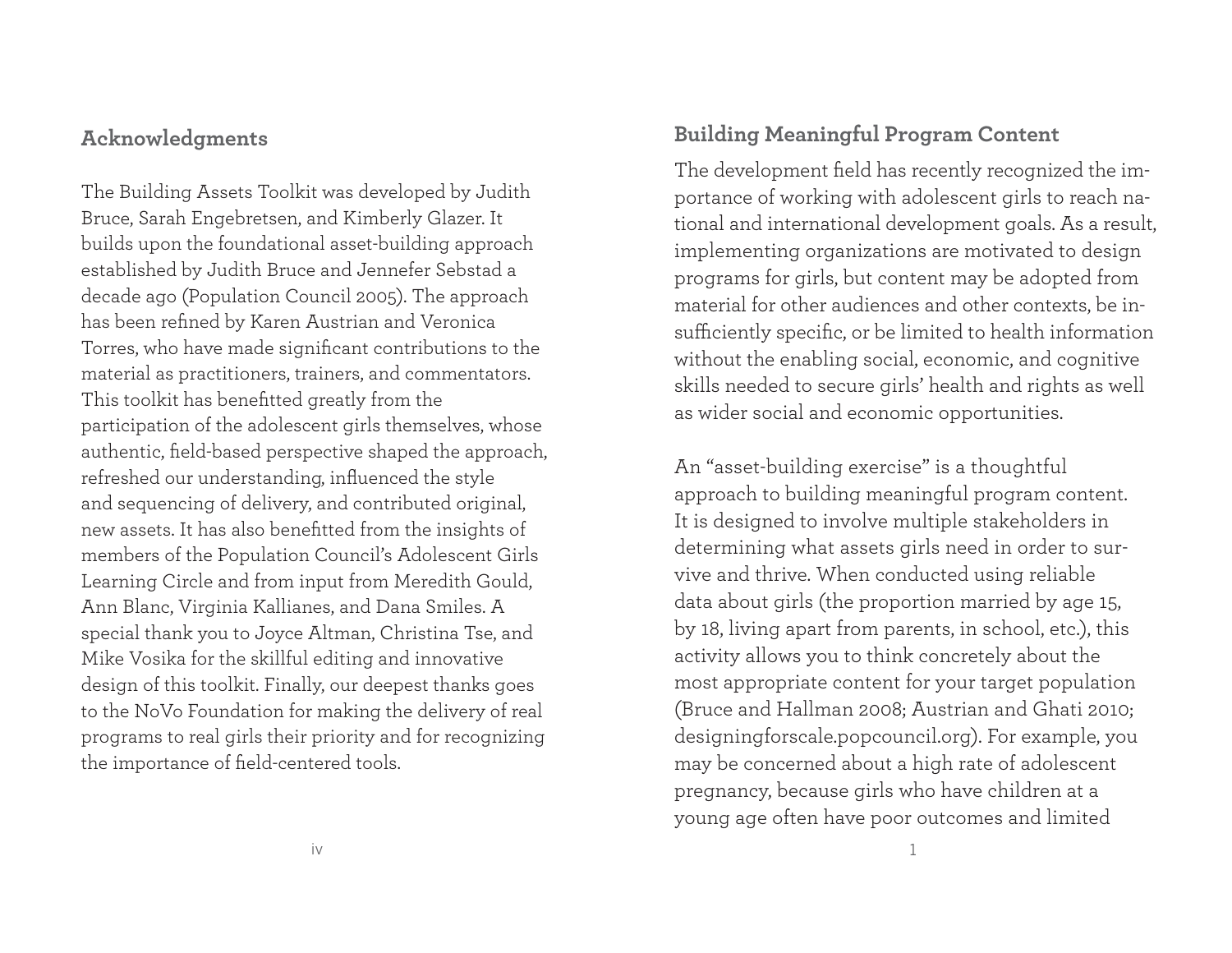access to resources. Also, in some settings, a substantial proportion of girls experience first sex that is forced, tricked, or a poverty-driven sexual exchange. So now the asset-building exercise can help you choose the best balance of related topics for programming, such as menstruation, pregnancy, social support, economic understanding, and negotiation skills to help girls apply the knowledge they gain to effectively protect themselves. The asset-building ex*ercise lays a foundation for concrete and meaningful content for specific segments of girls that will prepare them to better face the challenges of growing up.*

# **What Is an Asset and What Is the Asset-Building Approach?**

An asset is a store of value that is related to what a person can do or be (their "human stock").<sup>1</sup> Assets can be categorized as human, social, economic, and cognitive, and include resources, knowledge, and skills that girls can draw upon to shape their lives and contend with emergencies on their own and others' behalf. Assets can be either internal competencies (knowledge or skills that can't be taken away)

or external resources (ID cards, property) that mediate risks for girls and help them succeed.

Most assets can have more than one purpose. For example, savings can be considered a financial asset that's used to purchase things. Savings can also be a social asset when it's drawn upon to contend with an emergency, providing a protection strategy and a safety net. When savings are used for a health emergency or for preventative care, it's a health asset. Many assets are simultaneously health and social, or social and financial (Austrian and Muthengi 2014).<sup>2</sup>

# **A Focus on Assets Focuses on the Positive**

Many of the metrics by which girls are currently measured describe what girls "are not": not pregnant, not HIV-affected, not exposed to sexual coercion, and so forth. These negative (and often rare) conditions do not

<sup>1</sup> This is a notion that has been advanced prominently by, among others, Amartya Sen.

<sup>2</sup> Findings from the Safe and Smart Savings study in Uganda indicate that having only a financial asset (in this case, a savings account) without social support increased girls' economic assets but also increased the likelihood of their having been sexually touched and harassed by men. This suggests that economic asset-building on its own, without the protection afforded by strengthening social assets (including social networks) and reproductive health knowledge, can leave girls vulnerable.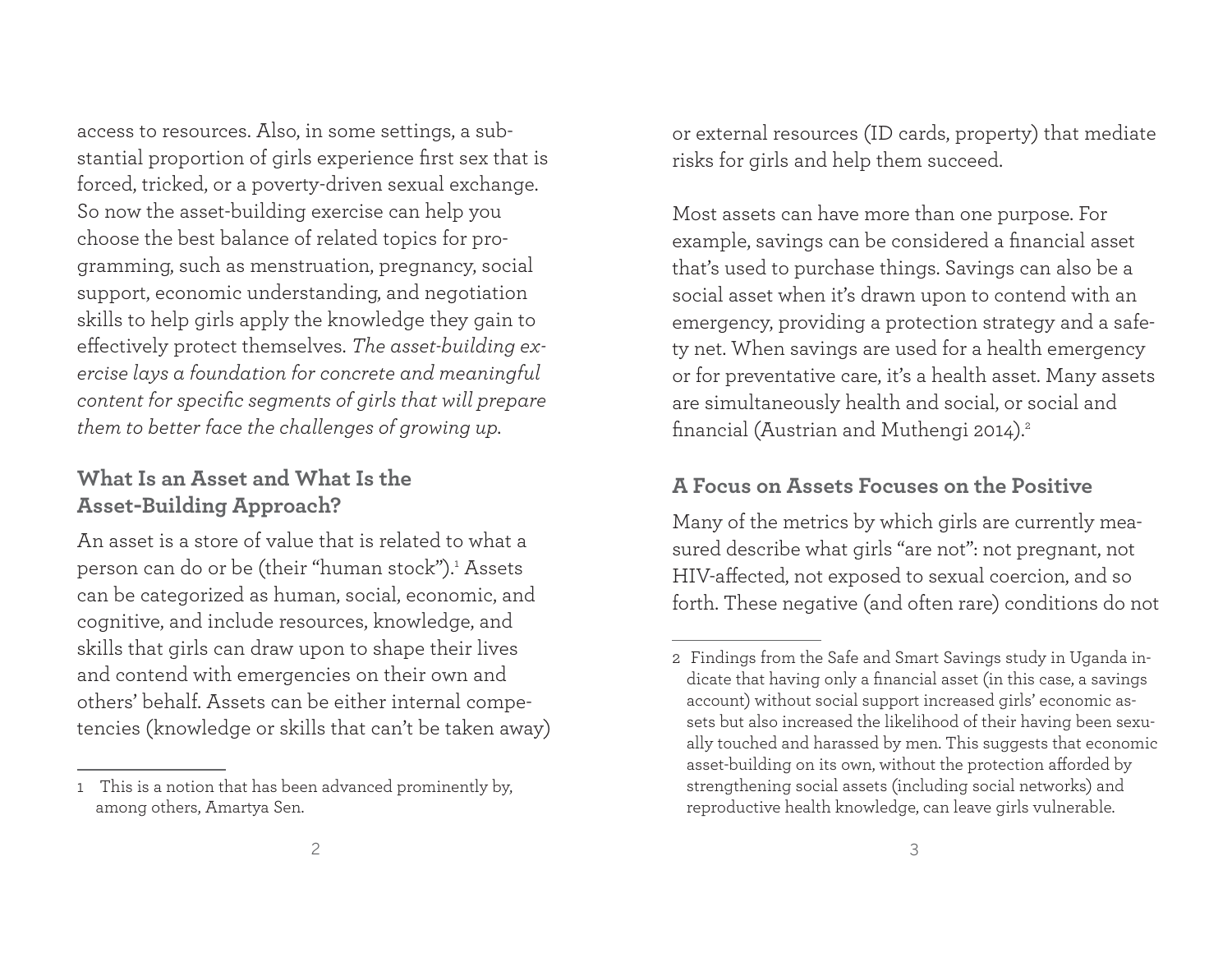define a positive path for girls, identify where girls should be to be "on track," or assist us in program design. What critical-thinking skills will she need (or community resources must she access) to navigate predictable and often age-specific challenges? To be "on track," where should a girl "be" by a certain age to be prepared for the next stage? What specific skills and knowledge does she need, and when (what times of years, and in what scenarios) does she need that knowledge, to function socially and survive economically in the world in which she lives?

In the simplest form of the asset-building exercise we often ask, "By what age should a girl": know her birthday and the location of her birth certificate, know the legal age of marriage, know the name of the district in which she lives, have at least three female nonfamily friends with whom she meets regularly, have a savings goal and small incubator savings, or be able to communicate her preferences assertively? Assets are concrete and positive and can be arranged along a timeline, in specific contexts. They are not only positives but are often easily measured. For example, at Time 1, a girl does not know how to install a bed net, at Time 2 she does (and no one can take that knowledge away from her).

# **An Asset-Building Focus Takes into Account the Realities—the Data—and Also Girls' Aspirations**

An asset-building approach is particularly important for programs intended to reach the poorest girls in the poorest communities based on sound evidence on the reality of their lives. If a high proportion of the girls in a given context will be single mothers at one point in their reproductive lifetime (Clark and Hamplovà 2013) and have children by age 20, we must build girls' protective assets to help them stay in school and resist sexual pressures, and prepare them for decent livelihoods.

Assets can help girls manage the real risks in their lives, such as food scarcities that threaten their ability to go to school and their family's food supply. To some extent these scarcities may be seasonal and predictable and pressure girls to participate in unsafe work or promote sexual exchanges for food. Teaching <sup>g</sup>irls about the predictable seasonal food scarcity and helping them resolve these challenges are assets because they help girls see and manage their environment. They also help girls understand that they are not responsible for the conditions they face but can, in many cases, mitigate them. *We rely on the life*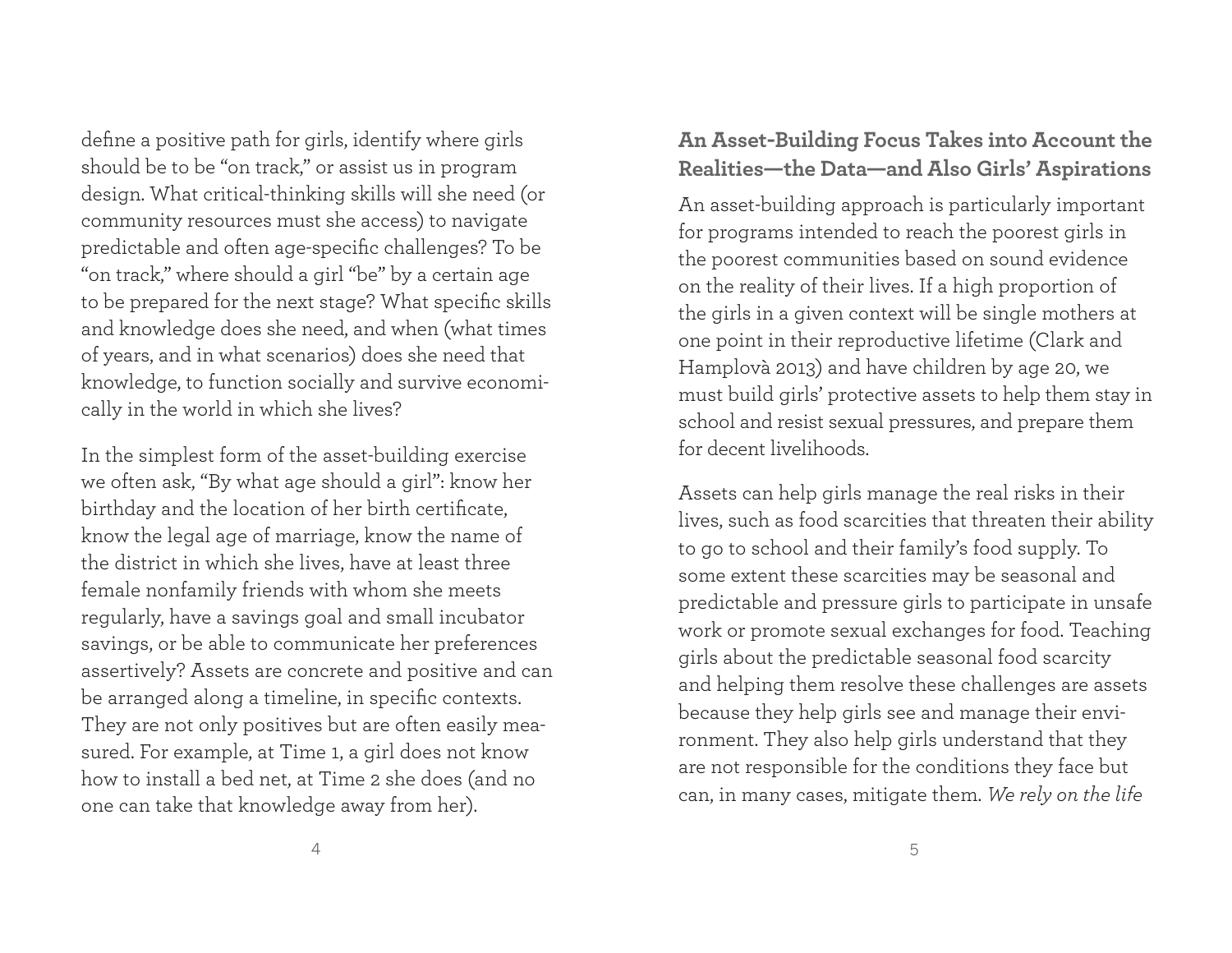*experience of girls and those who want to or aspire to work with them and to live in their communities, in combination with data, to craft a profi le of essential "assets" or widely achievable benchmarks for girls. These assets or benchmarks are then turned into program content.* 

In essence, building a girl's asset profile is a process of envisioning what success looks like at different ages and in different places. Framed by local conditions and data, it is a strength-based approach that builds upon girls' existing capabilities.

# **Girls Acquire Assets in Stages—Often Age-Related Stages**

Adolescent girls, including the poorest adolescent <sup>g</sup>irls, have both rights and needs that evolve over time. The assets, skills, and knowledge needed to cope with these rights and needs also evolve. In the asset-building exercise, *we ask what the latest age is at which girls should have acquired a specifi c asset,* not only to protect that period of their life but also to lay the foundation for the next period.

In most settings in the world, and particularly in the poorest settings, girls need to be prepared to support themselves and their children, substantially or solely. All the skills needed to do so cannot be imparted to a ten-year old, however important life skills, interpersonal skills, and team building *can* be taught. A <sup>g</sup>irl can feel herself a leader among her peers and that gives her confidence and interpersonal skills that will be valuable when she is ready—as older girls often are—for vocational or business training.

Girls do not progress in a straight line from vulnerable to less vulnerable, but rather there are fairly predictable life-cycle (and seasonal) points where their vulnerability is greater. Puberty, which biologically occurs around age 12 for girls and socially much earlier, is one of these moments of heightened vulnerability. Using life-cycle data as a starting point for developing program content reveals the moments when girls are first and/or are most likely to face lifepath altering events. This includes being forced out of school and experiencing sexual coercion, forced pregnancy, child marriage, and underage and unsafe work (which can bring with it sexual abuse). This does not require anyone to become a data expert.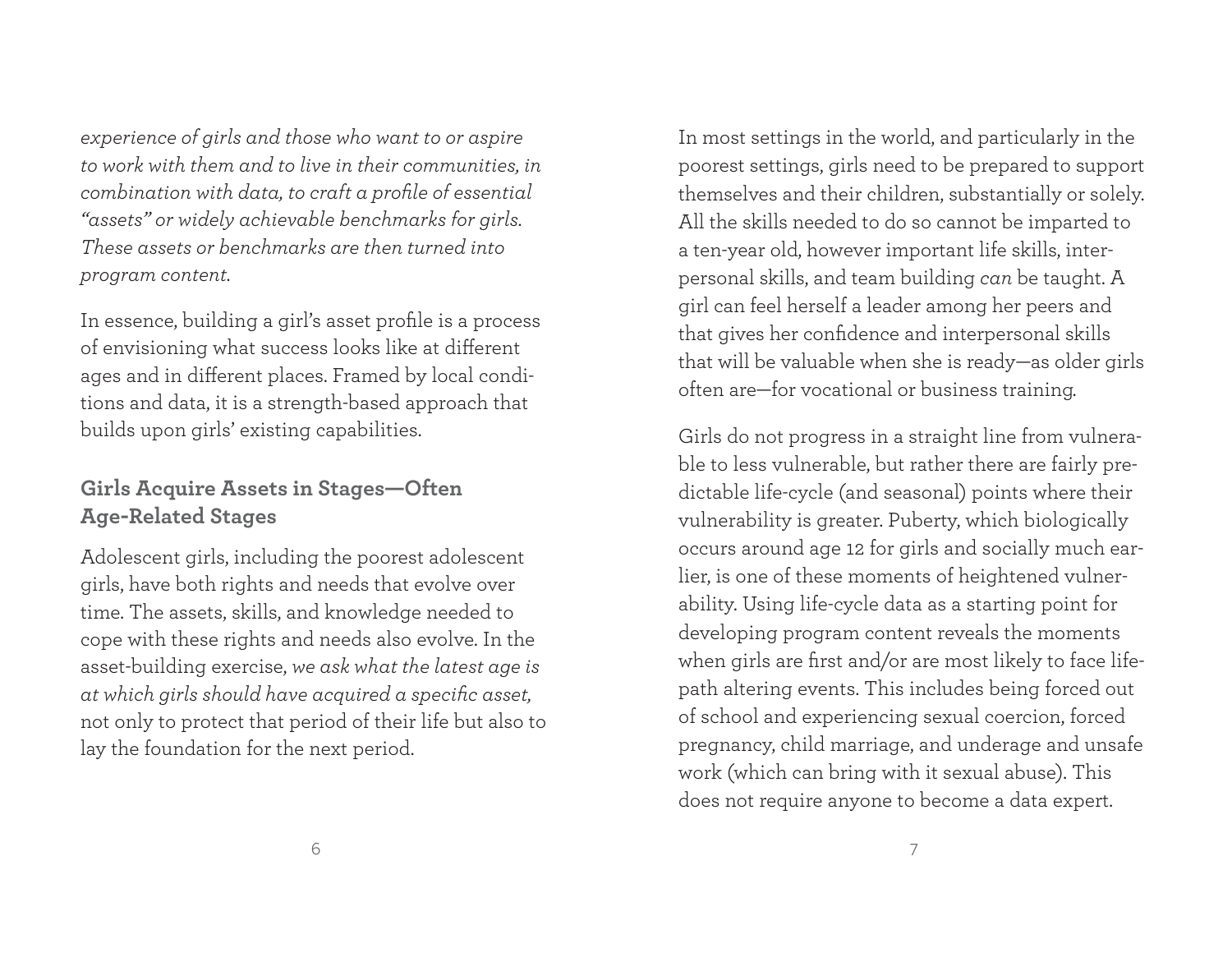"Adolescent Data Guides"<sup>3</sup> offer a basic framework for anyone wishing to see when, in a given setting, girls start to drop out of school, experience pregnancy, and so forth. Program managers can begin with this information and combine it with their initial thinking in the asset-building exercise to better "see" transitions into vulnerability and look backward to decide when investments should be made to have the greatest impact moving forward (Engebretsen 2012a). For example, a program goal to reduce child marriage might be identified and the asset might be to ensure that a girl knows the legal age of marriage, as a starting point to reach the overall goal. Is this enough? Rights content is often too general and falls short of offering specific information about how to identify and manage common risk scenarios. What other assets might be needed to avoid child marriage? Having knowledge of the specific scenarios or seasons when girls tend to be married or circumcised and acquiring skills

that help girls assertively negotiate tradeoffs to early marriage within their family are protective assets for <sup>g</sup>irls. This may include having a slightly older female mentor who a girl may confide in, for example, when an older man starts appearing at her home or when she hears a family discussion about taking her out of school (Bruce 2012).

# **Focusing Your Asset-Building Exercise**

The exercise is typically begun after you've made a few key program decisions, such as intervening in areas with the highest concentrations of girls who are at risk of the poorest outcomes (Engebretsen 2012b). For example, if you've decided to work in a district that has the highest rates of school dropout among girls by age 12 (15 percent) and where more than half the girls are married by age 15, you choose an appropriate segment of girls (i.e., 10–12-year olds who are either out of school or are at least two grades behind, and those who have been married as children). Now you need to build your program. Your goals are ambitious. In the course of your program cycle (three years on average), you likely cannot end child marriage, but you might be able to empower <sup>g</sup>irls to resist earlier marriage and/or mitigate the

<sup>3</sup>*Adolescent Experience In-depth Guides* draw principally on data from the Demographic and Health Surveys to provide decisionmakers at all levels—from governments, nongovernmental organizations, and advocacy groups—with evidence on the situation of adolescent girls and boys and young women, from 10–24 years of age in more than 50 countries. **popcouncil.org/adolescentdataguides**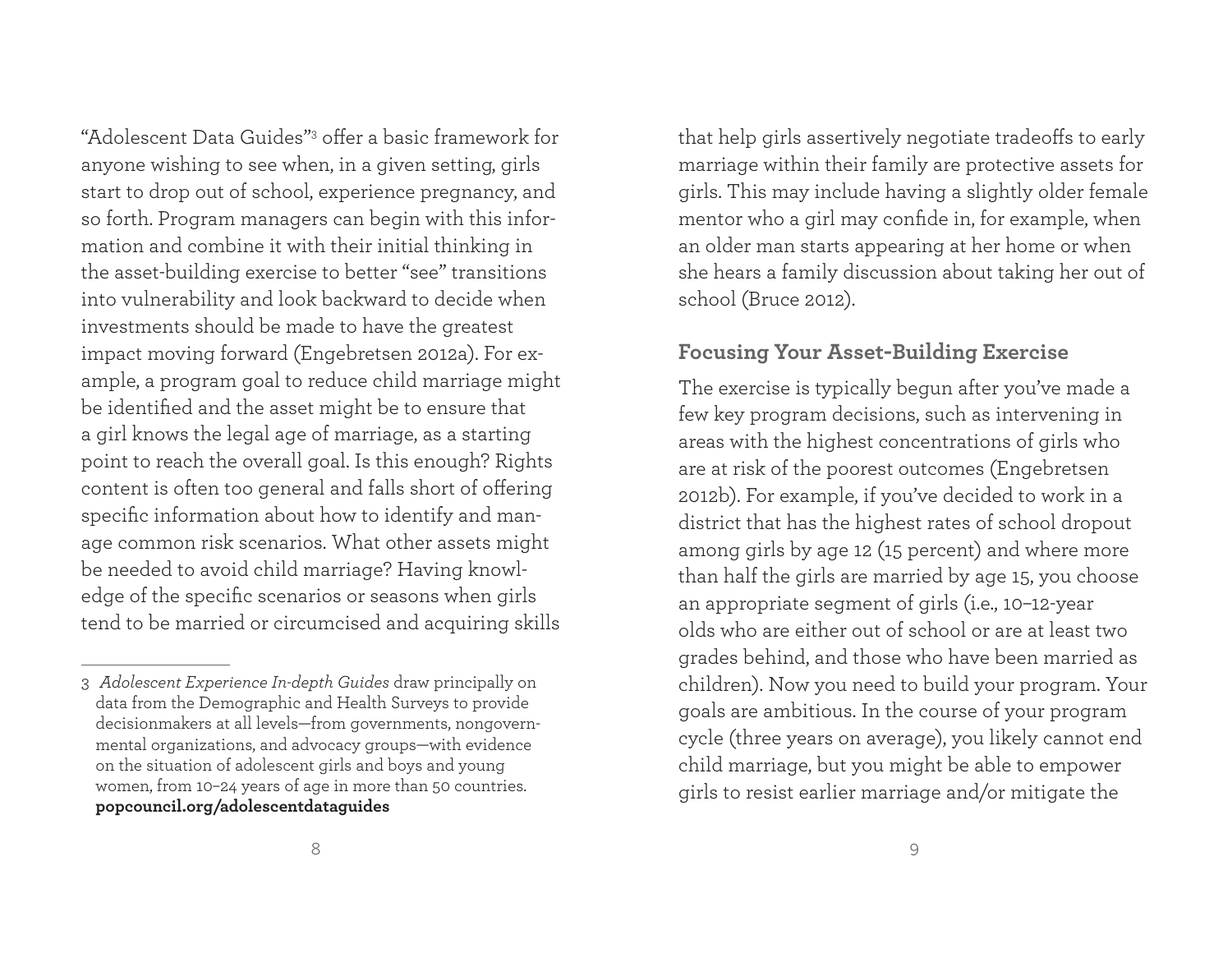negative impact on girls who are already married (Erulkar and Muthengi 2008).

The asset-building exercise offers a "refreshed take" *on girls programming,* which can engage stakeholders at different levels and with different viewpoints. Together, these views generate an evidence-based dialogue. The asset-building exercise asks stakeholders to answer important questions related to the situation of girls in their contexts including: What specific things should a girl know by age 12? What skills does a girl need to cope with the pressures she faces? What should a girl be able to do in response to challenges? The exercise should define short-term achievable goals at the girl-level, which are less broad than, for example, "move out of poverty" and less vague and negative than to simply ask girls "to avoid pregnancy." The exercise engages program decisionmakers, potential mentors, and the girls themselves in a fresh think-through of what they believe is essential and helps different stakeholders think about which assets can enhance girls' ability to better navigate day-to-day challenges and opportunities and what program content might be most meaningful.

# Getting the Most Out of the Exercise

# **→ Respect and challenge the program staff and policymakers**

The prospective staff (including, in some cases, girl mentors) are key. They are the adult duty-bearers, but they are not the <sup>g</sup>irls, and their responses may be fraught with biases. These biases may arise because some stakeholders may feel powerless to influence the high level of social risk that girls are exposed to in their communities or stakeholders may have covert negative feelings about the ability of girls to make their own life decisions. Furthermore, stakeholders often have not seen or thought about the data and what it means for girl programming. For example, if one in five girls aged 10-14 is living apart from parents and not in school, that is a very challenging situation and these girls are not served by conventional programs. In many cases, girls must negotiate their own safety, which requires that they have skills, safe meeting <sup>p</sup>laces, and can safely participate economically.

This exercise is a reality check for almost all audiences. It fosters concrete and careful planning—the stepwise approach a farmer would use when adopting a new crop. For example, a farmer would begin by collecting information, testing the soil, and selecting the crops for experimentation. This is an objective activity that encourages people to look past their potential biases. Everyone should express their ideas, but it's important that non-evidence-based approaches—particularly ones that don't match the girls' realities—are filtered out.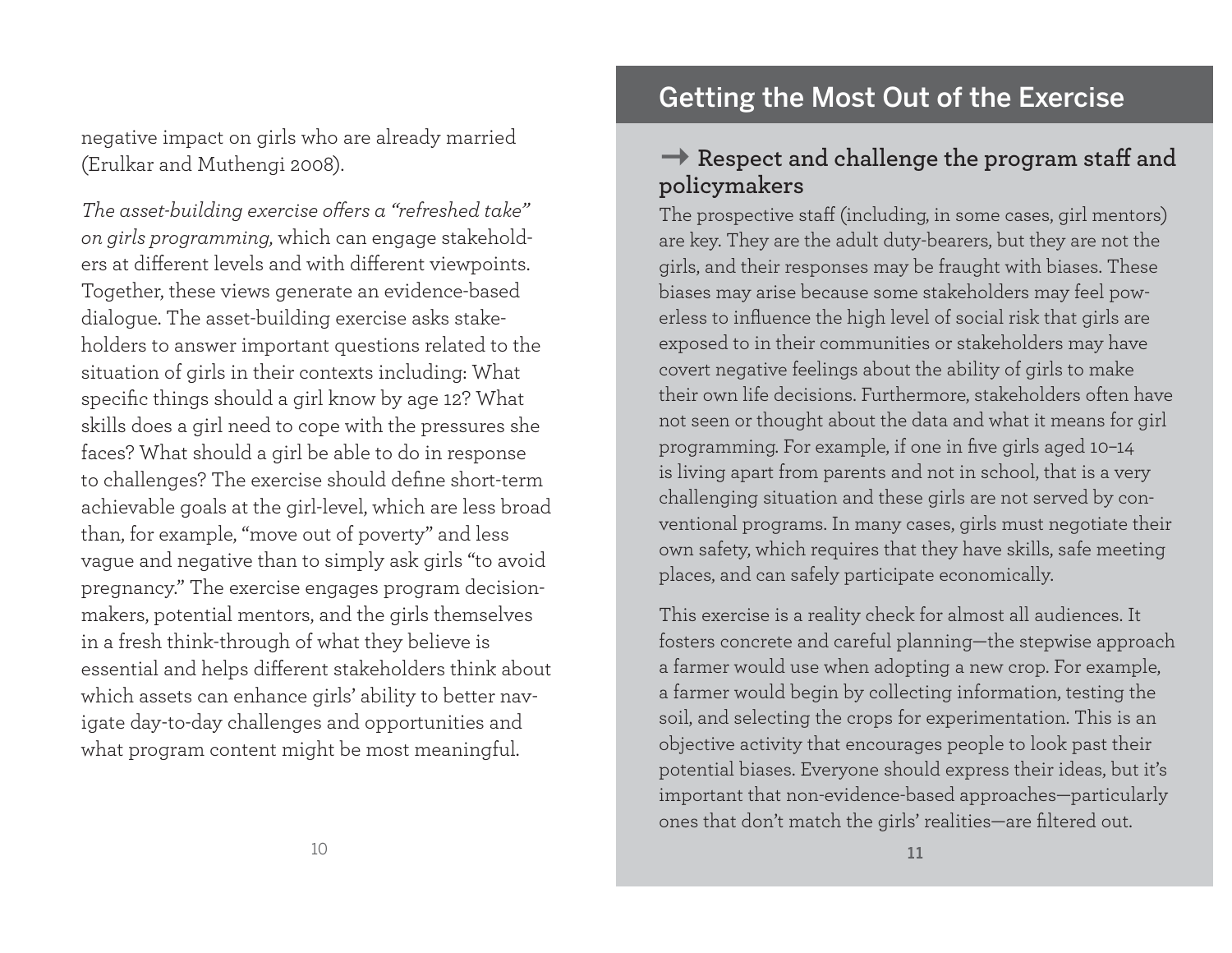# **Engage the girls**

To see things from the girls' point of view, you can carry out the exercise with the girls in your community (or with girls in a similar community). You may want to provide a private space to do so. Ask girls what happens in their communities. What are the times of risk and challenge? What do they have the right to know? In Haiti, for example, girls aged 10–14 living in a displaced-persons camp after the 2010 earthquake thought it was important for girls to know by age 6 that they should not walk around the camp with the "sharp guys" who flirt with young girls. Be sure to observe where girls in different categories and ages place the cards. Does their timeline look different than what the program managers had prepared?

 $\rightarrow$  Use assets chosen to inform program content<sup>4</sup>

In a day (or less) you can develop a list of assets by segment (age, geography, marital status, or some mixture). They can be divided into 10–20 "core" assets (those that are critically important and you've decided must be included) and another grouping of "desirable" assets (those that are important as <sup>a</sup>"reach" goal). There is often (but not always) agreement on what these groupings should be. Nevertheless, when finished, you will have a sorted list of assets that can serve as the basis in developing your program's content.

# **Assess the materials needed to deliver assets**

As you match the asset with potential material, you'll want to first take stock of existing materials. Some assets may already be covered by content that is written at the appropriate age and literacy level and is in need of minor adaptation, if any. The "It's All One Curriculum: Guidelines and Activities for a Unified Approach to Sexuality, Gender, HIV, and Human Rights Education," developed by a network of nongovernmental organizations, is an example of content that covers many important topics and has been used in various settings in several languages (available at **popcouncil.org/ itsallone**). Content related to other health assets, such as instructions on oral rehydration therapy and the use of bed nets, can be easily translated for use by girls.

Some other materials may require substantial adaptation by reading level, by language, or by context and example. Content that matches the literacy level of the audience is written at a level of reading that is not only consistent with the girls' and mentors' reading abilities, but with their levels of comfort with reading and delivering the material.

<sup>4</sup> More information on building programs based on identified assets is found in "Designing for Scale," a web-based toolkit of videos, presentations, worksheets, and resources that outline step-by-step approaches for designing, implementing, and evaluating girls' programs. **designingforscale.popcouncil.org**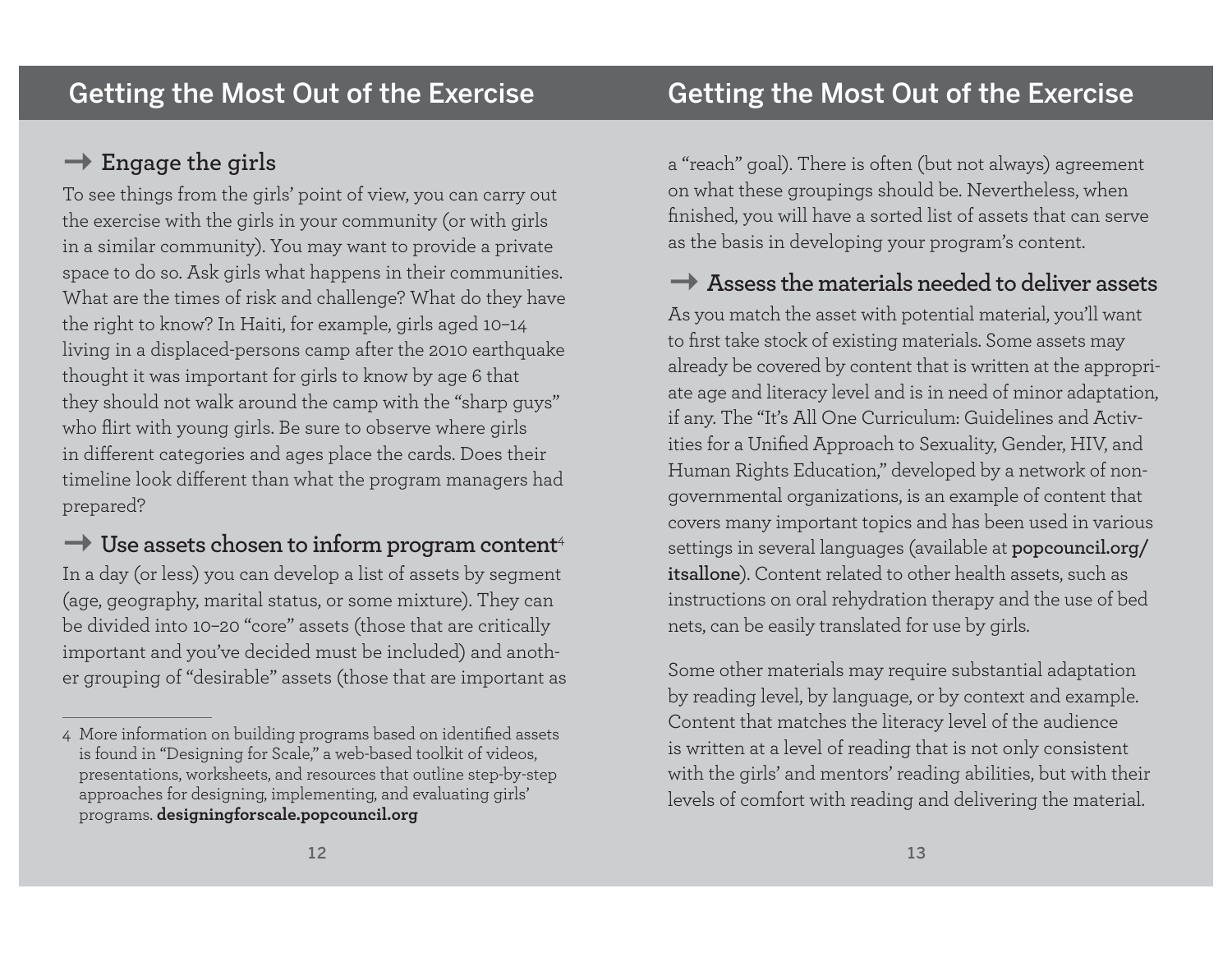Material that is accessible by reading level to educated <sup>g</sup>irls aged 15–19 may not be understood by girls aged 10–14 or by skilled mentors in some contexts. In addition, some populations may know how to read but are not accustomed to receiving information in the form of written text. In this case, visuals may be helpful. It is important, however, that the visuals accurately represent the information to be disseminated and are familiar to the audience. Mentors drawn from local communities will share some of the same reading challenges as the girls, which highlights the importance of reviewing the material with both girls and mentors prior to beginning the program.

Some material may need to be adapted by language, which may mean translating the text into a local language understood by the girls and also using familiar vocabulary. For example, program content in the Oromia region in Ethio<sup>p</sup>ia may need to be translated into Oromipha, the regional language, for Oromo girls to understand, although the national language of Ethiopia is Amharic. Program content may also need to include popular, local, or slang words that are better understood by girls than formal language.

In addition, some content may need to be adapted by context, which typically involves tailoring the scenarios outlined in each asset to the specific context of your program. The basic lessons of assets may apply to your

program's setting, but the specific examples will need to be tailored to the environment in which you are interested. For example, although child marriage exists in many contexts, the specific scenarios in which child marriage may be arranged will vary substantially by country (e.g. during festival or holiday seasons or by abductions on the road), and it is important that girls know the risky scenarios that pertain to their community.

Furthermore, corresponding content may not yet exist for some assets and will need to be fully developed as new material. You will need to develop this material, but it is not difficult. You can access this information easily. For example, you can find out the process of establishing a bank account by visiting the local financial center or you can visit the community center to identify where it is located and what activities are offered there. You do not need to hire a content specialist to design these materials. A simple description with safe exercises for girls such as visiting the community center as a group can be written out in clear language from the perspective of girls in your community. You can then test the material with girls to see how it is received and revise accordingly.

In both adapting material and developing new material, you will want to consider the short-term and longer-term <sup>p</sup>lanning and delivery mechanisms. Who will be delivering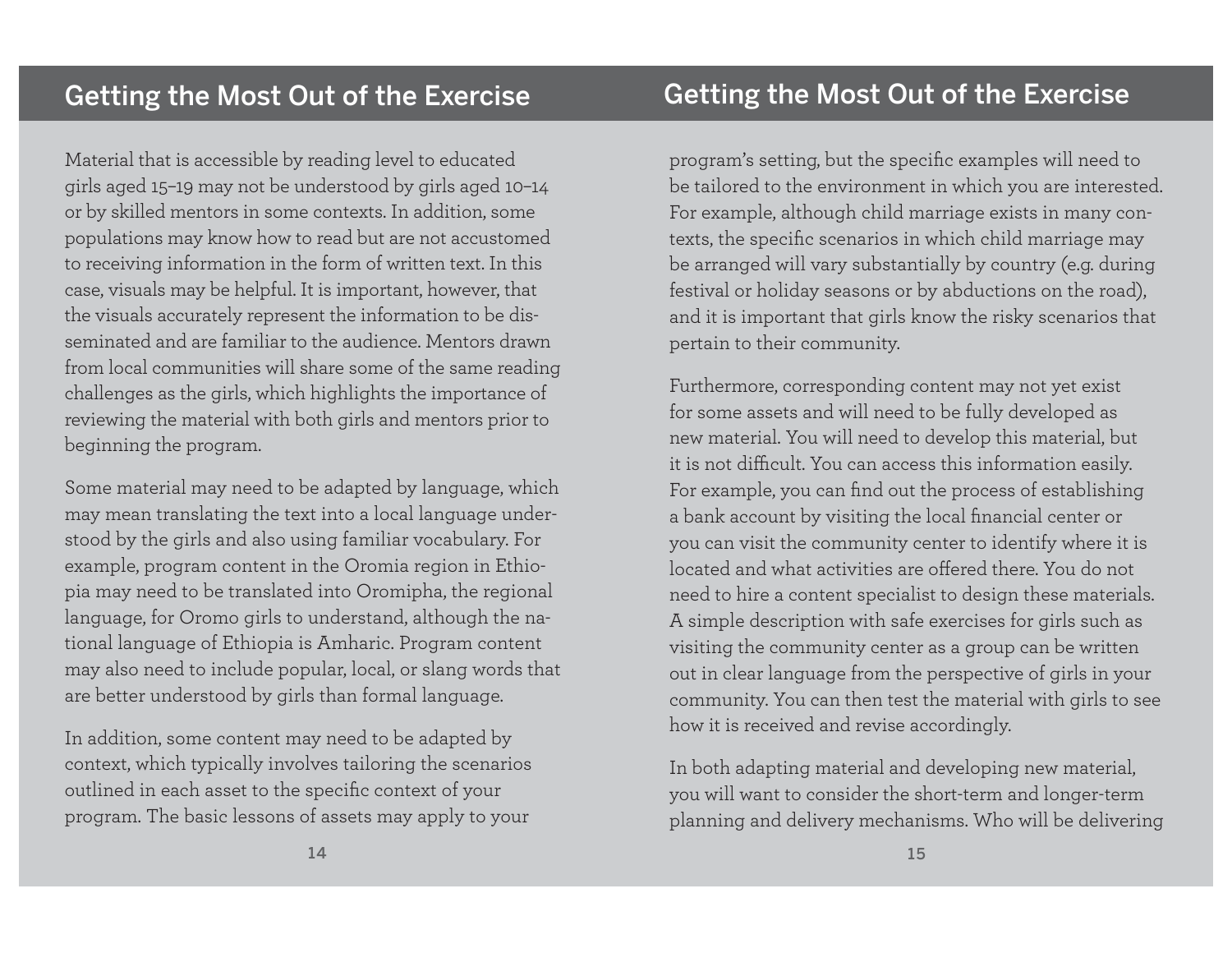# Getting the Most Out of the Exercise

the program content? Will a mentor always deliver the content or is some material appropriate for girls to deliver after learning from mentors, or is some material appropriate to be delivered peer-to-peer? For example, content about financial literacy may initially be delivered by skilled mentors and not be appropriate for immediate dissemination by <sup>g</sup>irl leaders, but other assets may be delivered immediately peer-to-peer using games that girls can play together.

When creating content, it is also important to think ahead strategically regarding how to successfully plan and execute the material. This includes understanding that some assets may create new risks for girls, knowing how to protect the assets, and enabling girls to control them. For example, the asset related to girls having personal savings accounts at the local bank may need special protection. You may decide that it is better to keep this information from the general community, while other assets may be very appealing to share broadly. For example, you may want to deliver content in a more public setting that is related to showing girls how to install bed nets. The Program Planning Worksheet included in the toolkit will help you begin to think about what materials and resources are best to translate your core asset list into a material resource base for your program.

# RESOURCES AND HELPFUL INFORMATION ON SPECIFIC ASSETS

*We've gathered useful comments and resources for each asset, listed below. We recommend that you review the information pertaining to the assets you are using in your exercise to ensure that it is as productive as possible. References are provided within some asset descriptions to provide citation information about the material being discussed. When applicable, general resources of interest are listed below an item. The full citations for each are listed on page 64.*

*What is the latest age or stage that a girl should...*

# **1 Know the location of community rescue places** For a girl to be safe, she must have a specific safety <sup>p</sup>lan that includes knowing a place where she could go or refer someone to if there were a problem (such as an emergency or threat of violence).

### **2 Know the location of the nearest emergency health services and at least two conditions that require emergency attention**

Access to and knowledge of emergency health services not only increases the likelihood that a girl will survive major or minor health risks, but also builds the family's knowledge/awareness of health and wellness. Knowledge of where to go for emergency health services is vital. The specific conditions that require emergency attention should be drawn from the local context.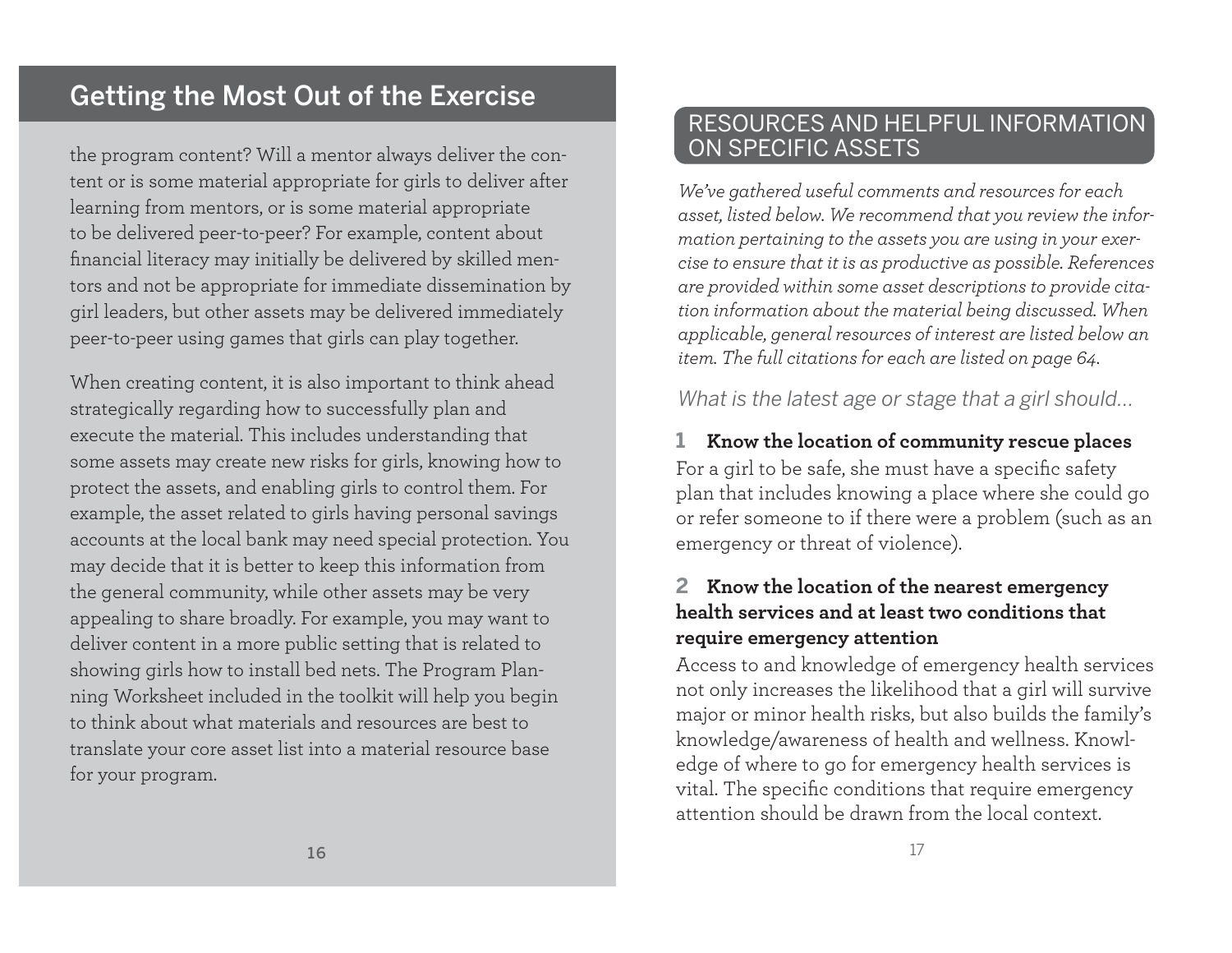# **3 Have savings that can be accessed in case of a personal emergency or a household shortfall**

Experience has shown that girls need to have some emergency savings (and, ideally, money for longerterm goals such as schooling). Savings programs must build this into a girl's self-protection plan. Also, in many cases girls can model financial behavior that can help families address cash shortfalls.

RESOURCE: (Smith-Brake and Torres 2012)

# **4 Have a place to meet friends safely and privately at least once a week**

Around the time of puberty, girls often become isolated and lack access to same-sex peers. Friendship networks not only improve safety but also support positive behaviors (Hallman et al. 2014). Results from the Safe and Smart Savings program in Uganda show that girls who had savings accounts but little social support increased their economic assets but were more likely to have been touched in a sexual manner or harassed by men (Austrian and Muthengi 2014). Economic asset building on its own, without the protection that comes with social assets and reproductive health knowledge, can leave vulnerable girls at increased risk of sexual violence.

RESOURCE: (Hallman 2011)

# **5 Have a plan to visit the nearest bank or other**  financial service facility, with friends or a parent

Access to financial services is as much a social as a financial skill. Knowing where to go and feeling comfortable going are extremely important. One option is to bring girls to financial centers in groups. Trips to the bank can be organized and timed explicitly with girls' and women's needs in mind; for example, in some places savings can be accessed at the post office, but there may only be a male postmaster and/or the office may be open during inconvenient hours (Austrian et al. 2012). It is also important that a girl's parents play a significant role in facilitating exposure to financial institutions through their own behavior.

# **6 Know where the nearest police station is and the kind of help the police can provide**

Police stations can be a source of help, but girls should know to ask for a female officer. If this is not possible or an alternative is desired, it may be more effective to seek a mentor (a guardian whose role as protector is formally recognized), a women's association, or other organization.

RESOURCE: (del Valle 2013 and 2014)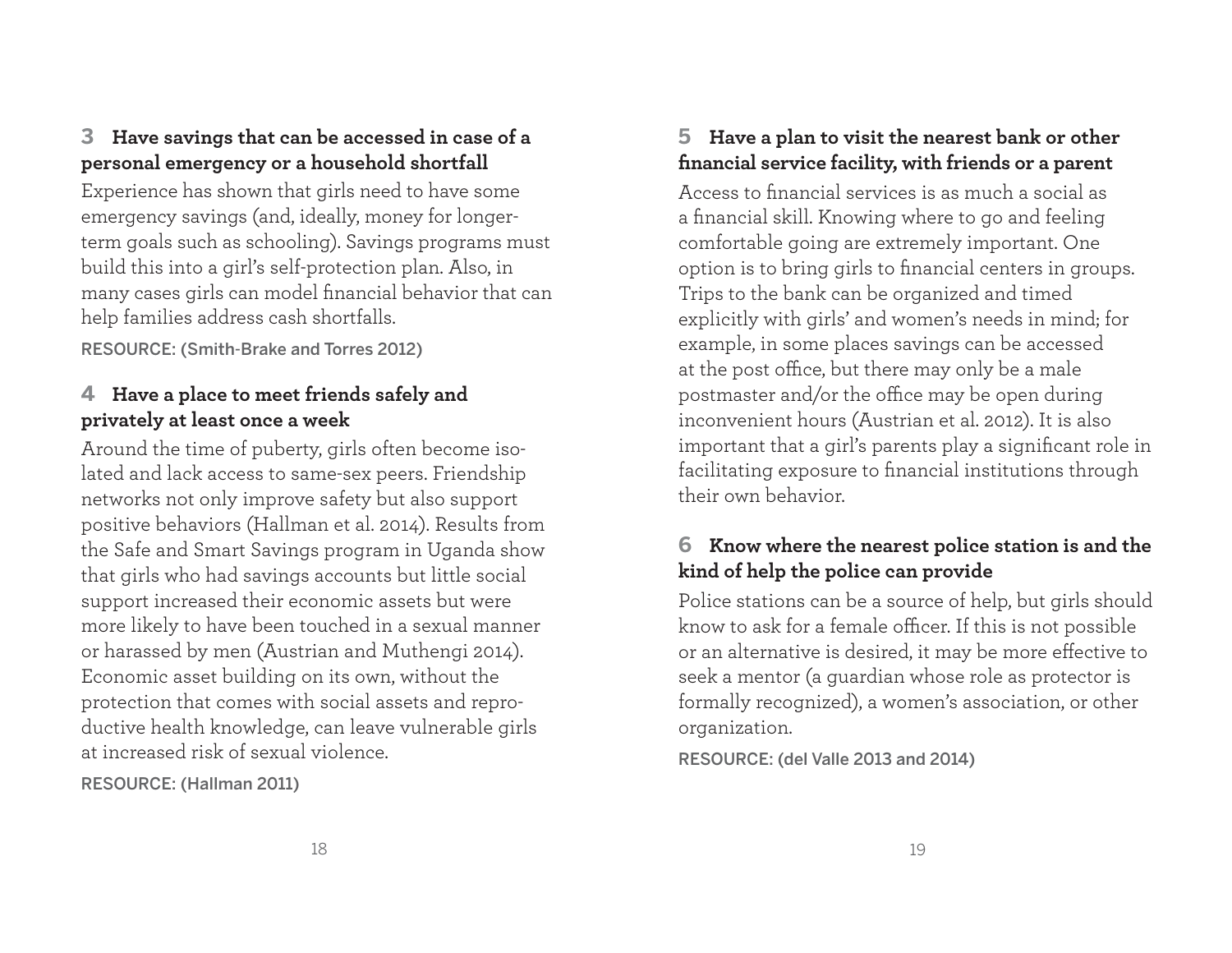# **7 Know the signs of diarrhea in a child and how to treat it**

Evidence shows that the oldest girls in the family are often "junior mothers" responsible for the health of younger siblings. Having the knowledge to identify and treat illness is important for the health of the family, but it can also contribute to the health knowledge of the whole community.

# **8 Know where to get an HIV test**

It is crucial that girls not only know how HIV is transmitted but also the realities of their HIV risk, including knowing specifically where to get an HIV test. We have learned that it is best if the HIV testing place is nonstigmatizing and is located where other services are offered. Preliminary evidence from a program in Ethiopia suggests that girls are building their social capital and protective assets in ways that reduce their HIV risk and increase their prospects for a safe and productive life. These programs focus on girls at high risk, register them for a spectrum of services, and give <sup>g</sup>irls vouchers for the care they seek (Erulkar 2013). This asset bridges knowledge about HIV and knowing the importance of testing.

# 9 Have the skills and confidence to create a bud**get and know how to track income and spending**

There are certainly different levels of numeracy, but even girls who are not in school use math in their daily life. Being able to create a budget is important for all <sup>g</sup>irls, even though this might require a higher level of numeracy. The amount of money or resources is not important; girls with even the smallest resources can and should have a budget. For example, in the Safe and Smart Spaces program in Kenya and Uganda, more than two-thirds of the girls in the intervention sites had saved money in the six months prior to endline. Once learned, this important skill could be taught to other family members (such as a girl's mother).

RESOURCE: (Austrian and Muthengi 2013)

# **10 Know to ask for a female authority if she is uncomfortable with a male**

This asset should be discussed with girls before they experience an emergency, including asking female mentors and others how best to stay safe in potentially dangerous situations. Being assertive enough to ask for what she needs in a public space shows selfconfidence and reduces the likelihood that a girl will be in an uncomfortable situation where her basic rights under the law might be denied.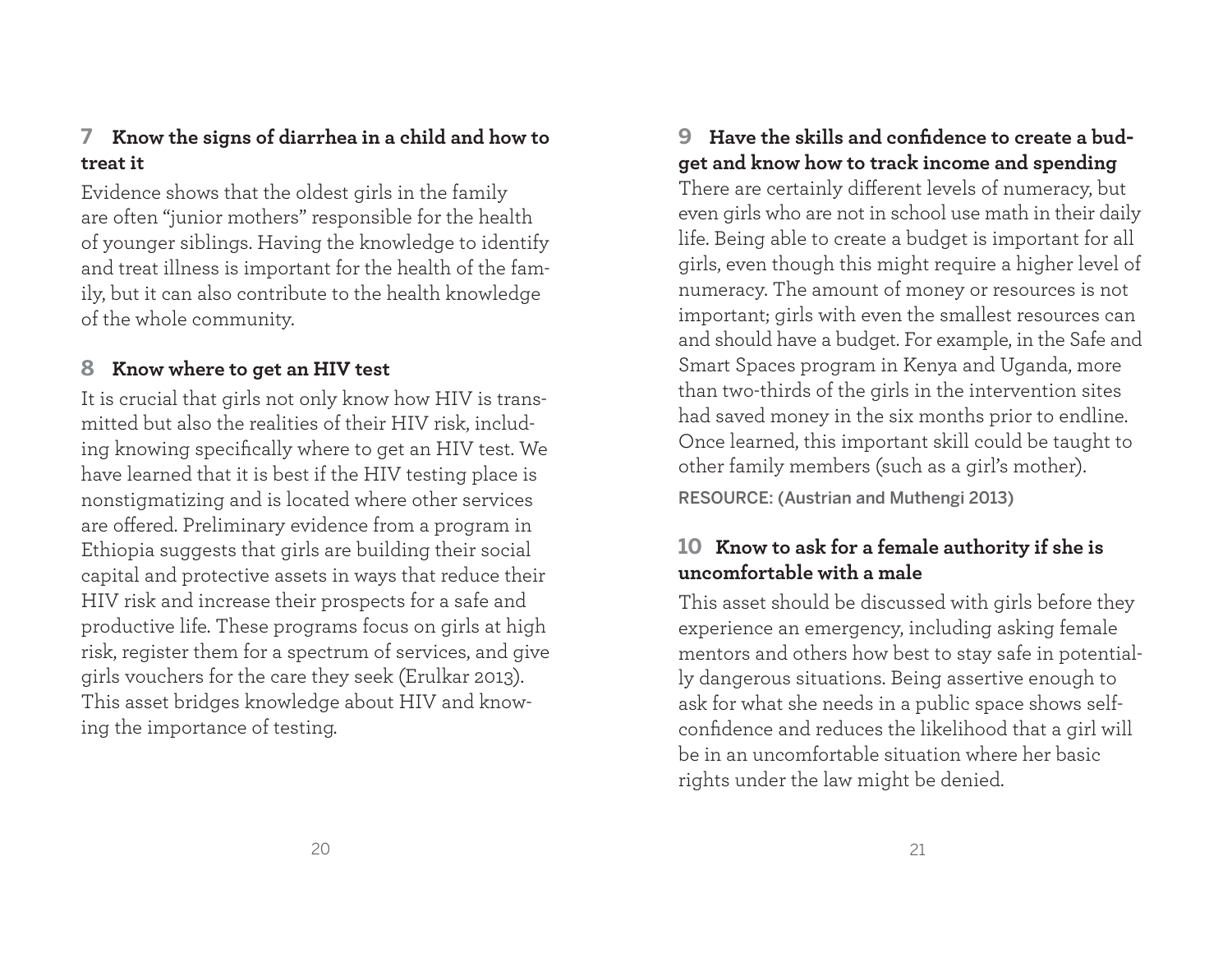# **11 Have at least three female nonfamily friends**

To learn how to build trusting relationships with others, girls need a network of peers who have a shared experience and who can provide them with guidance and advice.

RESOURCES: (Hallman et al. 2014; Marcus 2014)

# **12 Have the personal documentation needed to access fi nancial services**

Having documentation/identification that allows access to financial services (banks, savings accounts, loans) increases a girl's ability to establish a business and increases income for herself and possibly her family. IDs can be official or be provided by a program; any ID is better than none. As the Safe and Smart Savings program in Kenya and Uganda showed, the most vulnerable girls may be the ones without an ID, making them unable to access financial services. Financial institutions should be encouraged to ease age requirements for opening an account, to help marginalized girls.

RESOURCE: (Austrian et al. 2012)

# **13 Have the personal documentation needed to access health services**

In many countries, health cards are very specific. They can function broadly as personal identification. Some

programs register all girls at the local health center at the beginning of the program, which lets them know exactly where the health services are and affirms a specific pathway to them.

# **14 Have a slightly older female mentor she can turn to for advice when faced with challenges**

Having an older trusted female adult as a mentor helps girls navigate life experiences with a person who can provide knowledge that can impact future life choices. Our experience has shown that when people are asked to indicate their "core" assets, this asset is consistently at the top of the list.

# **15 Know how to play traditional games**

This asset is thought of as a foundation for girls who may not have been previously exposed to games and sports. In the *Ishraq* program in Egypt, for example, girls learned the basic elements of physical fitness through traditional games that they were familiar with and then moved on to individual and team sports, which also validated their "right to play" (Selim et al. 2013). Sporting activities provide a "cultural cover" to introduce the notion to girls and their communities that play and interaction with other girls are important skills.

RESOURCE: (Brady and Khan 2002)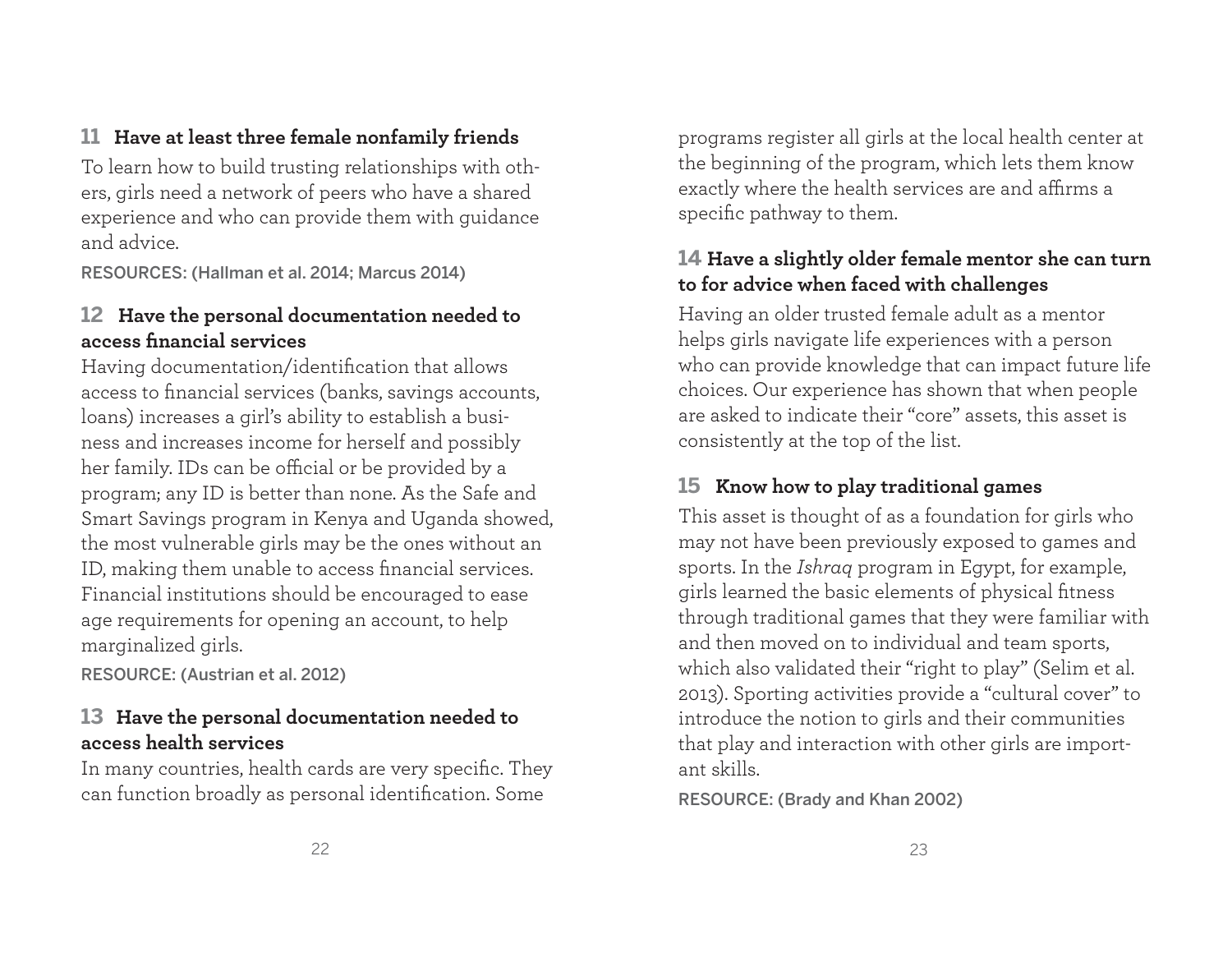#### **16 Have a productive skill that earns money**

Building the foundation of a girl's eventual livelihood begins early. Financial knowledge and skills increase a girl's self-confidence and her ability to care for herself and her family. The legal age for full-time work is 15 (globally), but part-time safe work is permitted beforehand. Despite concerns that a girl's earning somehow distracts her from schooling, in some settings working increases girls' access to schooling because school-related costs can now be paid in cases where families were unable or unwilling to do so. RESOURCE: (Bandiera et al. 2014)

# **17 Be able to use decisionmaking skills to diff erentiate safe and unsafe earning options**

Girls need to be able to differentiate types of work options and in doing so apply key skills needed in a range of situations. Many girls are economically active at a young age and should begin to think about the relationship between economic activity and safety. In most places, girls seeking a nontraditional occupation will have to devise ways of negotiating (often with older males) safely. This asset is also particularly useful as a means to counter trafficking, as girls may begin work that they think is safe (or more desperately believe is their only option) but instead find they are being recruited into trafficking. Parents sometimes

play a role inadvertently or intentionally in trafficking. It is important to have frank conversations with girls about the plausibility of this scenario, their need to defend themselves, the concept of work safety, and how to avoid situations that may lead to entrapment.

# 18 Know the specifics of menstruation and how to **safely and cleanly manage it**

Many girls do not learn about menstruation until after it begins because of limited access to resources and information about menstrual management or because of social taboos surrounding the topic. Girls in Cambodia, Ethiopia, Ghana, and Tanzania reported feeling frightened and nervous when they first began to menstruate because they thought they were sick or dying and were embarrassed because of the negative attitudes and cultural norms surrounding menstruation (Sommer et al. 2014). The challenges faced include inadequate water, sanitation, and disposal facilities to manage menses with privacy and dignity, and insufficient guidance in school and within families to help girls feel confident attending school or participating socially while menstruating. Providing <sup>g</sup>irls with information early will help them manage their first menstruation (in school, family, and community settings) and gain important knowledge about reproductive health.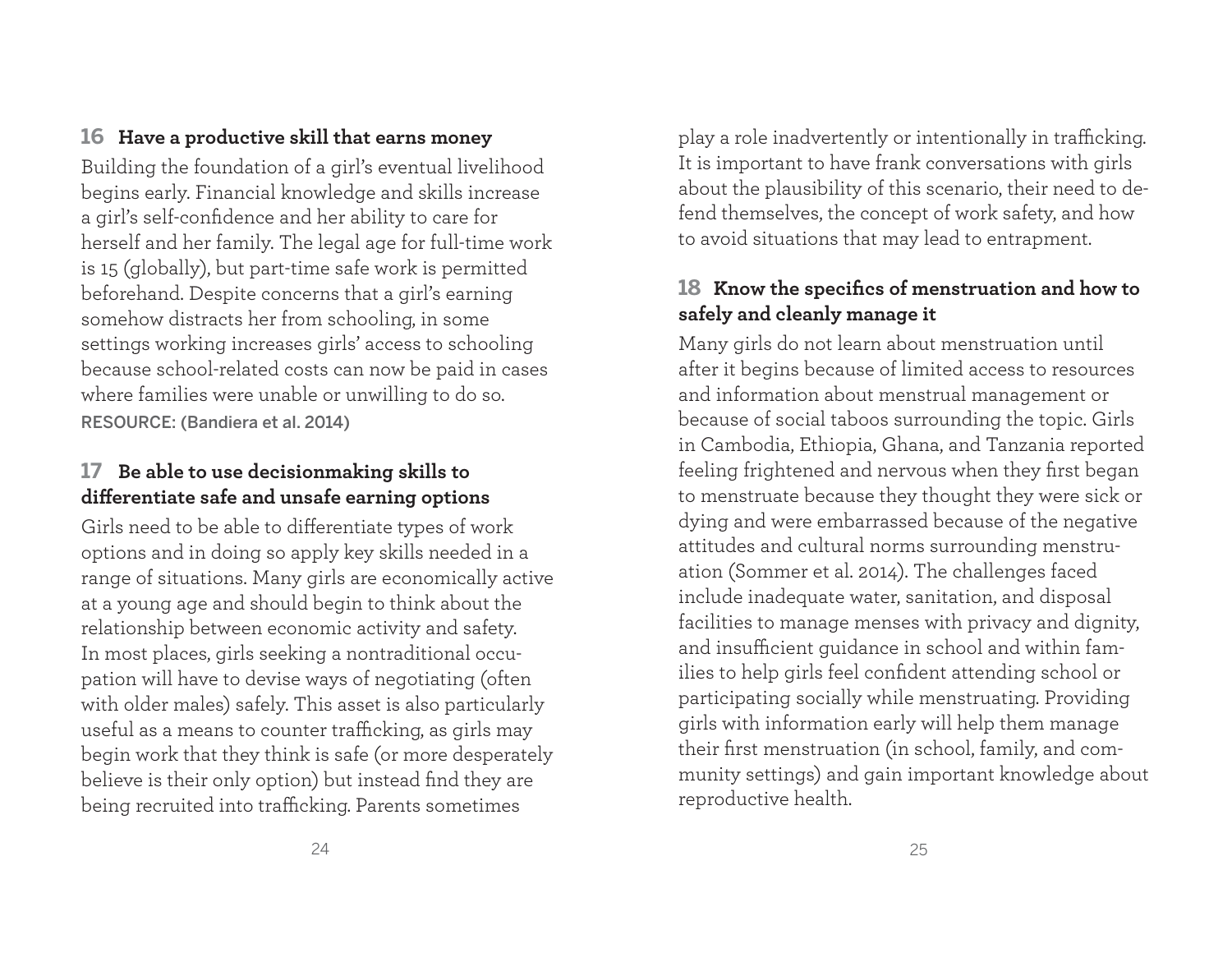# **19 Know when to wash hands and how to do it properly in daily life and in the context of infectious disease outbreaks**

Washing hands is very important for preventing infection and is a skill that girls can teach other girls and younger siblings. During infectious disease outbreaks (cholera and Ebola are examples), there may be even more demanding hygenic and disease-containment practices that girls (and everyone) should know.

# **20 Be aware of daily and seasonal demands on her time and know how to budget her time**

In many developing countries, girls who are employed work more hours in a day than do boys, regardless of schooling status (Population Council 2005). A girl's awareness about the constraints on her time is a first step to control. Pressures to rearrange or give up her program time may not arise at the outset of the program, but over time families may get impatient for the "return." At that point, it is important that the poorest girls in the poorest communities are supported in negotiating the flexibility necessary to continue to participate. In some cases, intercession by mentors will be necessary.

RESOURCE: (Assaad and Bruce 1997)

# **21 Know about female genital mutilation (how and when it is done, how to help someone threatened by it, and that it is illegal)**

Although illegal in many countries, female genital mutilation (FGM) is still widespread. Not only is FGM a violent act, it also increases the likelihood that girls may experience multiple health complications or even death. Because girls undergo the procedure before the legal age of consent, it is a violation of basic human rights—a cultural practice that contributes to disempowerment. Girls must be educated early about FGM as it is often sprung on them without warning and is increasingly pushed to younger ages.

RESOURCE: (UNICEF Innocenti Research Centre 2008)

# 22 Use negotiation, specific knowledge of risk **scenarios, and problem-solving skills to avoid harmful traditions (like FGM) common in her community**

While information about rights can be important, girls need to be able to recognize risk early and to have the skills to navigate these situations. Girls will need someone to turn to within or outside the family. Sharing strategies in a girl-only space is highly supportive. RESOURCE: (Bruce 2012)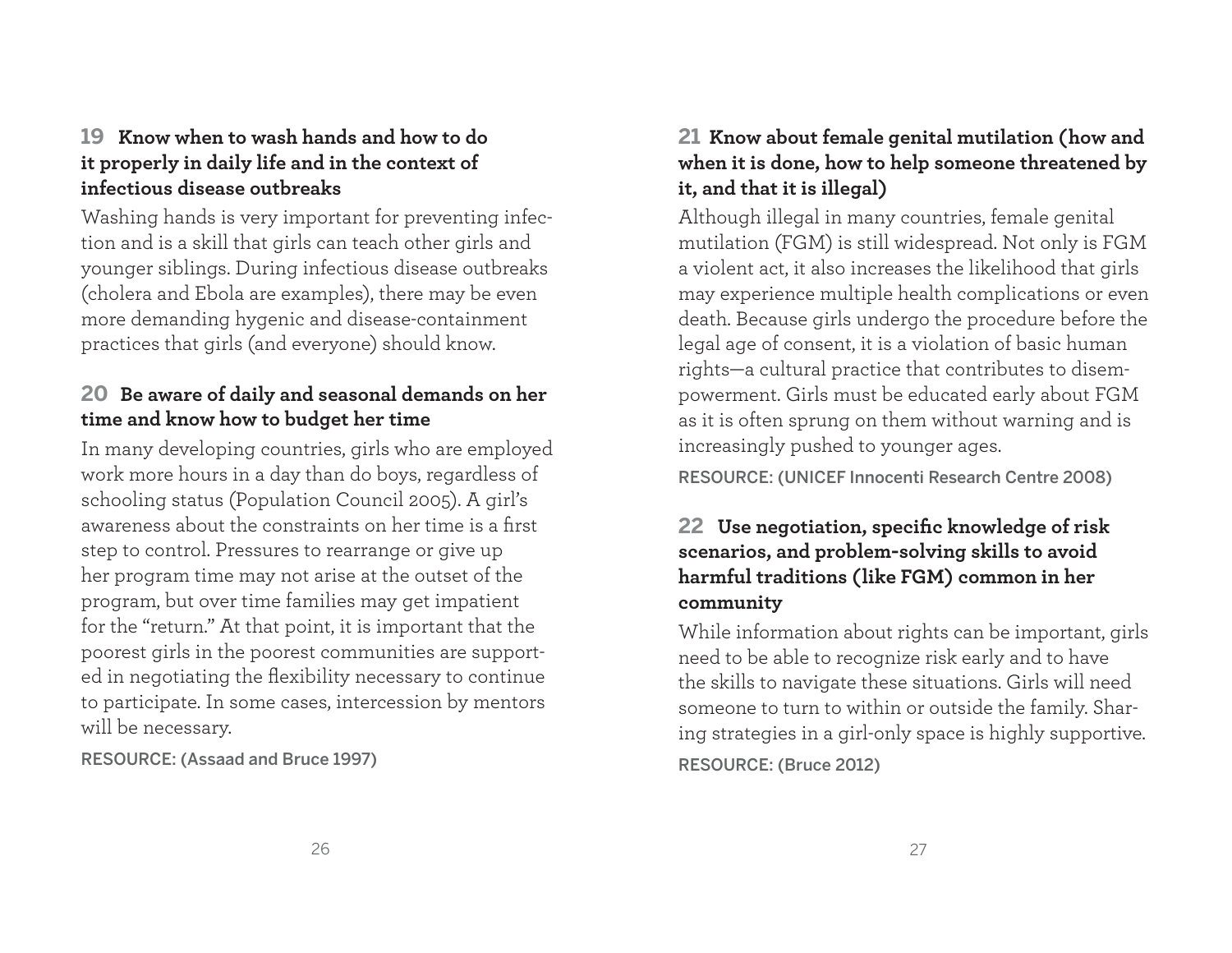## **23 Have someone to borrow money from in an emergency**

Girls should have an easy and accessible way of getting the funds needed to survive (or relocate in a crisis situation). Having someone to borrow money from in an emergency is a good baseline measure of empowerment, but it varies dramatically by age and gender. When a girl reports that she has such a relationship, it may indicate that she has built trusting relationships with adults and a social network of peers or mentors. For extremely isolated girls (for example, those aged 8–15 living on their own in the urban slums of Addis Ababa as domestic workers), arguments about money can often arise and girls out in the streets are often approached by abusers. Emergency savings can be a protective shield for these girls. Exchanges of sex for <sup>g</sup>ifts and money—some sanctioned silently by their own families—lead to high-risk scenarios for girls.

### **24 Know the teachers' code of behavior (including not asking students for special favors or inviting them to their homes)**

Children, and especially girls, are subject to harassment and abuse in schools, even (and sometimes especially) by teachers who wield tremendous power. Teachers' codes of behavior are sometimes developed by schools, but often are not widely known or posted. Girls need to know specifically what behaviors

are not allowed (such as pressuring girls to be alone with them, withholding grades, etc.). Knowing what is "legal" and appropriate behavior from a teacher is an important part of a safety program.

RESOURCES: (EqualityNow n.d.: 10–13; Brady et al. 2010)

### **25 Identify someone to go to for help in case of abuse at school and know where to report abuse**

Girls need strategies they can use so they can go to school safely. These strategies may involve notifying a trusted teacher, but if the student feels uncomfortable with school staff, she should be encouraged to involve parents and other adults in the community. A project in Zambia that worked to increase awareness of the prevalence of sexual abuse showed that reports of sexual abuse increased after the project began.

RESOURCE: (EqualityNow n.d.: 10–13)

### **26 Know where to go to get basic medicines and have the money necessary to purchase them**

This asset will be context-specific (could focus on anti-diarrheals in certain settings, for example) and community health workers, health stations, or possibly mentors could be providers. Girls' programs could possibly provide a distribution base for some medications, and emergency contraception might be included. If a girl experiences forced and/or unprotected sex,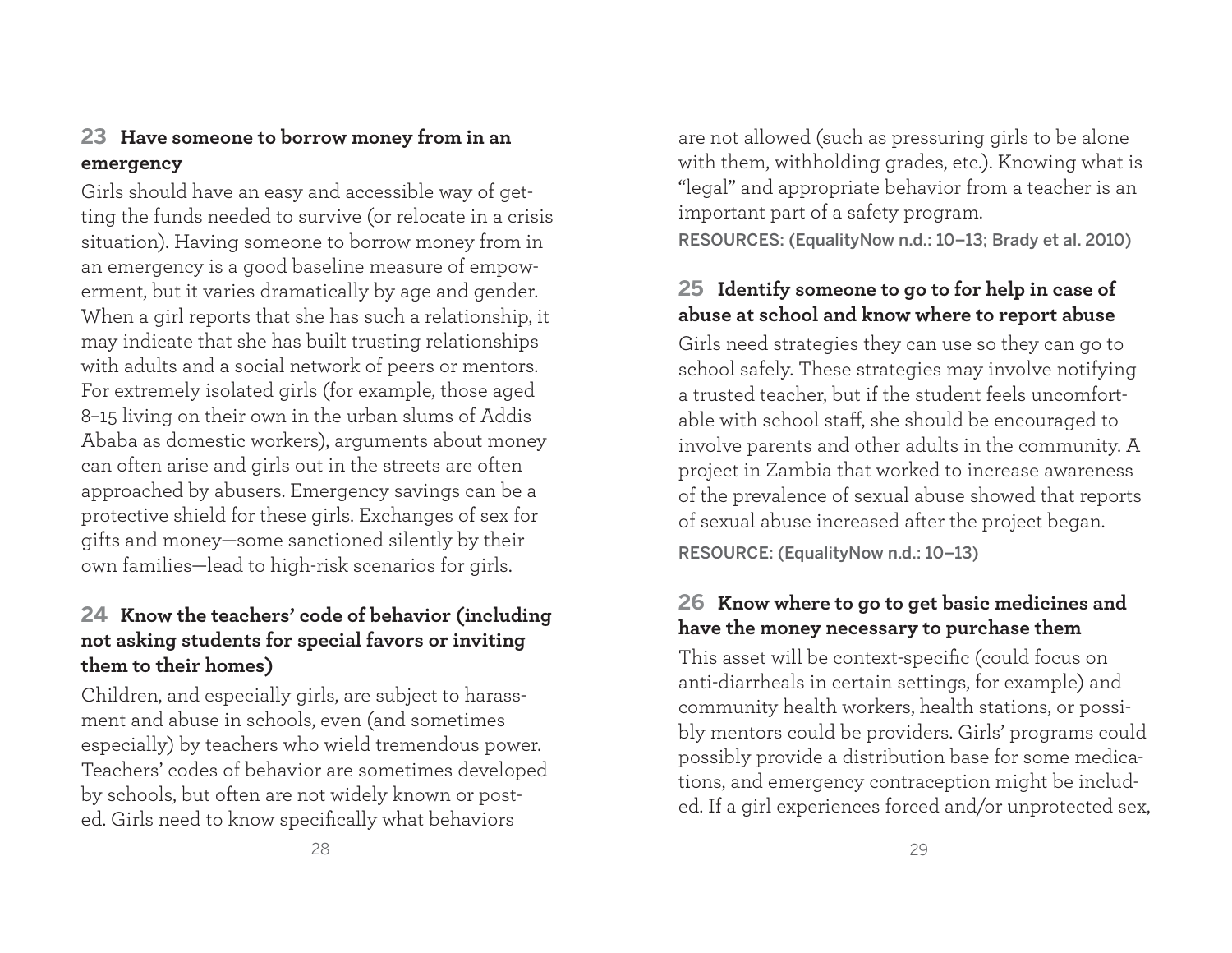she is often without guidance or money, a situation that puts her own and her family's safety at risk. A meeting space like those provided by safe spaces programs would be ideal for seeking help and receiving reliable advice and medication. Girls will need to have money on hand to purchase the medications.

# **27 Have a safe place to spend the night away from home, if needed**

For many girls, hazardous conditions arrive abruptly. Thus it is vital that they are prepared with a safety <sup>p</sup>lan, one that includes a safe place to spend the night away from home. Population Council research in Ethiopia found that many girls in domestic service faced <sup>p</sup>hysical challenges when they asked for their salary and were thrown out of the home (Erulkar et al. 2004). They almost immediately faced harassment and pressure to exchange sex for money or a place to live.

# **28 Know signs of danger during pregnancy and labor, and where to go for help**

Not only do girls face the dangers of unwanted and early pregnancy, but they are often responsible for helping others in a similar situation (like their mothers or friends). Girls must have detailed information about pregnancy complications that might arise, and the location of the nearest health center. This knowledge can be passed on from girls to their entire community.

# **29 Know the name of the district in which she lives**

Girls' worlds shrink dramatically and measurably during puberty, and their sense of place and participation in any government entity may disappear entirely (Chong et al. 2006; del Valle 2013; Hallman et al. 2014). A girl who knows the name of the district where she lives is one step closer to being able to access entitlements and participate in a government structure. Long-term engagement and voice requires connecting individual girls and groups of community-based girls to community development and other authorities. RESOURCE: (del Valle 2013)

# **30 Have the ability to tell her parents that what they want her to do is illegal**

Based on feedback from girls' groups, we find this asset to not only be particularly important to girls but also a core indicator of empowerment. Many of the gravest human rights abuses against girls (e.g., FGM or child marriage) happen at the hands and under the authority of parents, so it is vital that girls know the scenarios of risk, any cultural codes, and feel empowered to speak up.

# **31 Know the seasonal risks and stresses on her family's livelihood/income**

The risks to a family's livelihood are often cyclical; i.e., they have a pattern. Informing girls of the patterns helps them anticipate a situation and understand they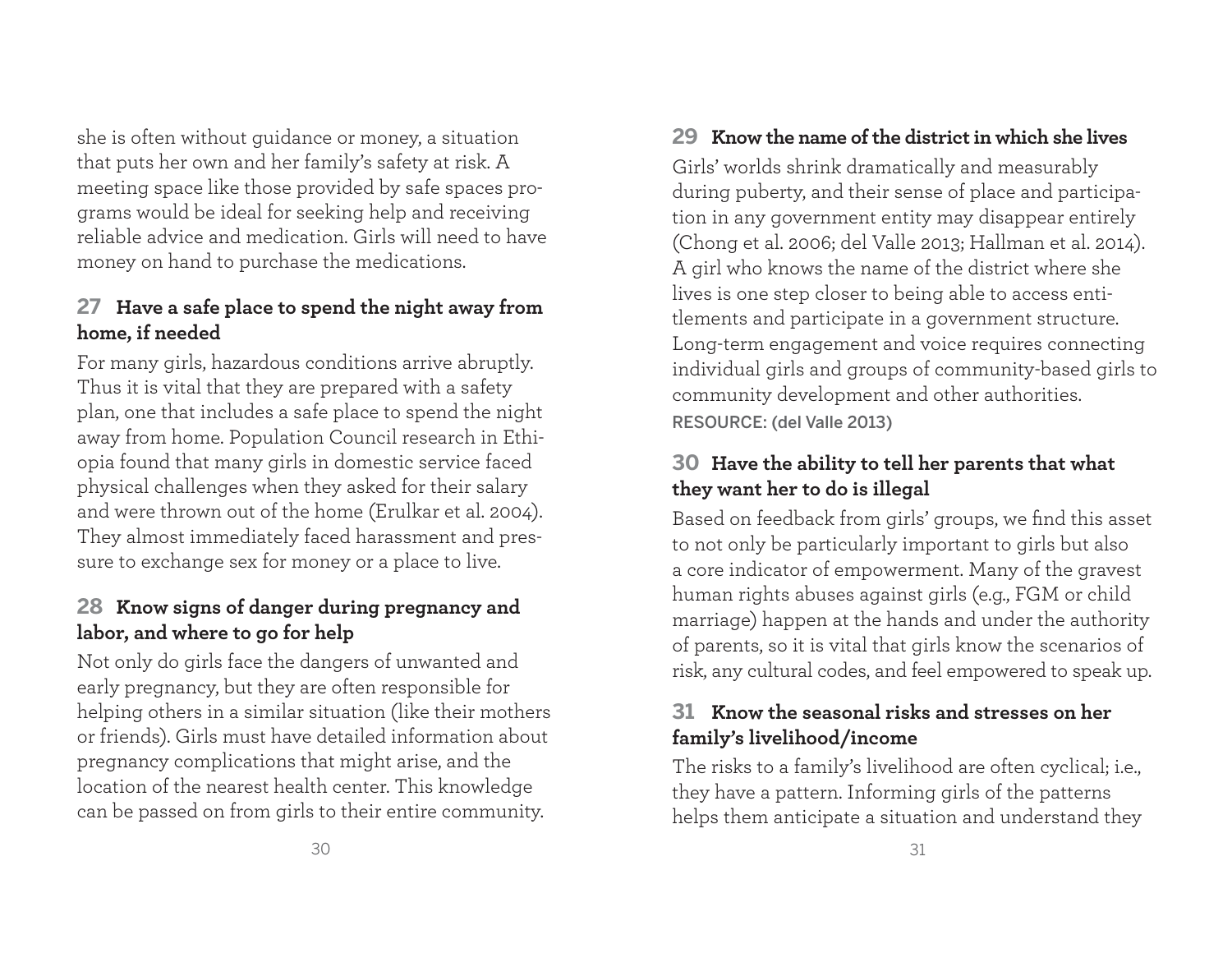are not responsible for it, even though girls are often asked to mitigate or solve the issue. Understanding seasonal risks can give girls a greater sense of control and improve their ability to protect themselves and their families (i.e., by anticipating the rainy season, helping their mothers implement a budgeting plan, developing other sources of income, saving for school fees, etc.). Relying on makeshift strategies such as exchanging sex for money or gifts is often dangerous. For girls in emergency settings, it is even more important to recognize these patterns (Population Council 2013), because any remaining family members (usually mothers) are under extreme stress and girls often act as guardians and planners of the family's future.

RESOURCE: (EDC 2012)

### **32** Have short-term financial goals and a plan to **meet them**

Setting short-term goals helps girls select specific and realistic tasks to achieve, gives girls pride, and enables them to practice decisionmaking, time management, and problem solving. Short-term goals also help girls to differentiate between things they "need" and things they "want," to know what things cost, and to improve savings skills (Smith-Brake and Torres 2012; Austrian and Muthengi 2013). For a girl, "short-term" can mean just a week and just a small amount of savings.

# **33 Have long-term fi nancial goals and a plan to meet them**

Longer-term savings goals can be as short as one or two years into the future (for a 14-year-old girl, one year is a significant portion of her life). This asset helps girls save up for a future need, such as educational expenses, or to buy something important to help start a business, versus simply having funds on hand for the daily stressors that put girls at risk. In a successful program in South Africa (*Siyakha Nentsha)*, girls increased their interactions with financial institutions and a larger number of girls than boys opened up savings accounts with long-term goals in mind (Hallman and Roca 2011).

# **34 Have considered carefully what skills she would need to engage in earning activities that she enjoys**

Girls are often encouraged to work in a particular field based on limited options and gender norms that dictate what is appropriate for them. Encouraging them to think about what inspires them not only increases their selfesteem and sense of empowerment but also encourages them to choose a career path they are committed to and one in which they can be successful. The term "job" commonly refers to formal employment; girls more typically engage in flexible earning activities, and in general <sup>g</sup>irls will not stick to one earning activity at a time. RESOURCE: (Population Council and ICRW 2000)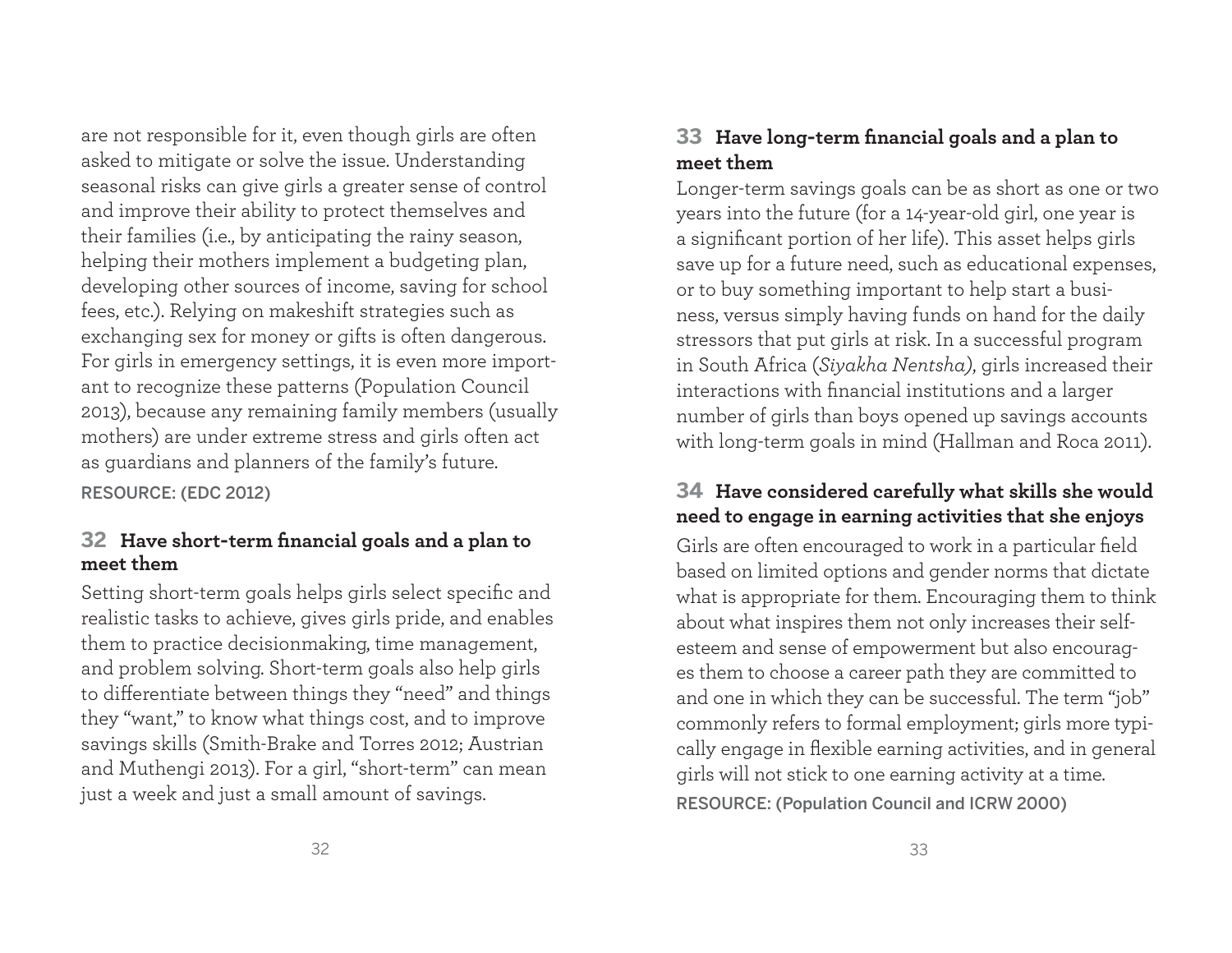# **35 Know the minimum number of school years to which she's entitled**

A girl should know the minimum number of school years that are mandated by the government and by what age she will complete school. In most places, girls are expected to start attending school at the latest by age 6 and continue until at least age 14. Secondary school options for girls may require traveling and may bring considerable risk. Because girls drop out of school at a younger age than boys, the longer girls can stay in school and develop cognitively, emotionally, and socially, the better their positive life trajectory will be. RESOURCES: (Lloyd 2009 and 2012)

# **36 Have the negotiation and problem-solving skills to assert her preference for staying in school**

Girls in the "12+ Program" in Rwanda are developing the skills to negotiate remaining in school. While it is important that girls understand the importance of education, it is even more crucial that they have the skills necessary to negotiate staying in school, close to their families or others in their community. Schooling helps girls learn to assert themselves in situations where abuse can occur. For example, girls in the "12+ Program" demonstrated an improved confidence in stopping men from inappropriately touching them.

# **37 Understand the biological basics of sexuality and reproduction**

Understanding the biological basics of sexuality and reproduction is crucial to a girl's healthy development. To remove some of the shame and stigma associated with talking about reproduction and sexuality, the discussion needs to take place in a culturally appropriate way so that the content is not shunned by the community or dismissed entirely.

RESOURCE: (It's All One Curriculum 2009, popcouncil.org/ itsallone)

# **38 Be able to describe something unique or special about herself and identify a skill that she can teach others**

This asset is not only about increasing self-esteem but also about seeing oneself as having something to offer others. It is a foundation for friendship and also for participation in social change and government structures.

# **39 Know how to distinguish between a required expense and one that can be postponed**

This is a key issue of financial literacy—what does one need and what does one want? Knowing the difference is a developmental step for adolescents and affects their understanding of "saving" (UNICEF 2002). This valuable exercise helps girls see that one does not need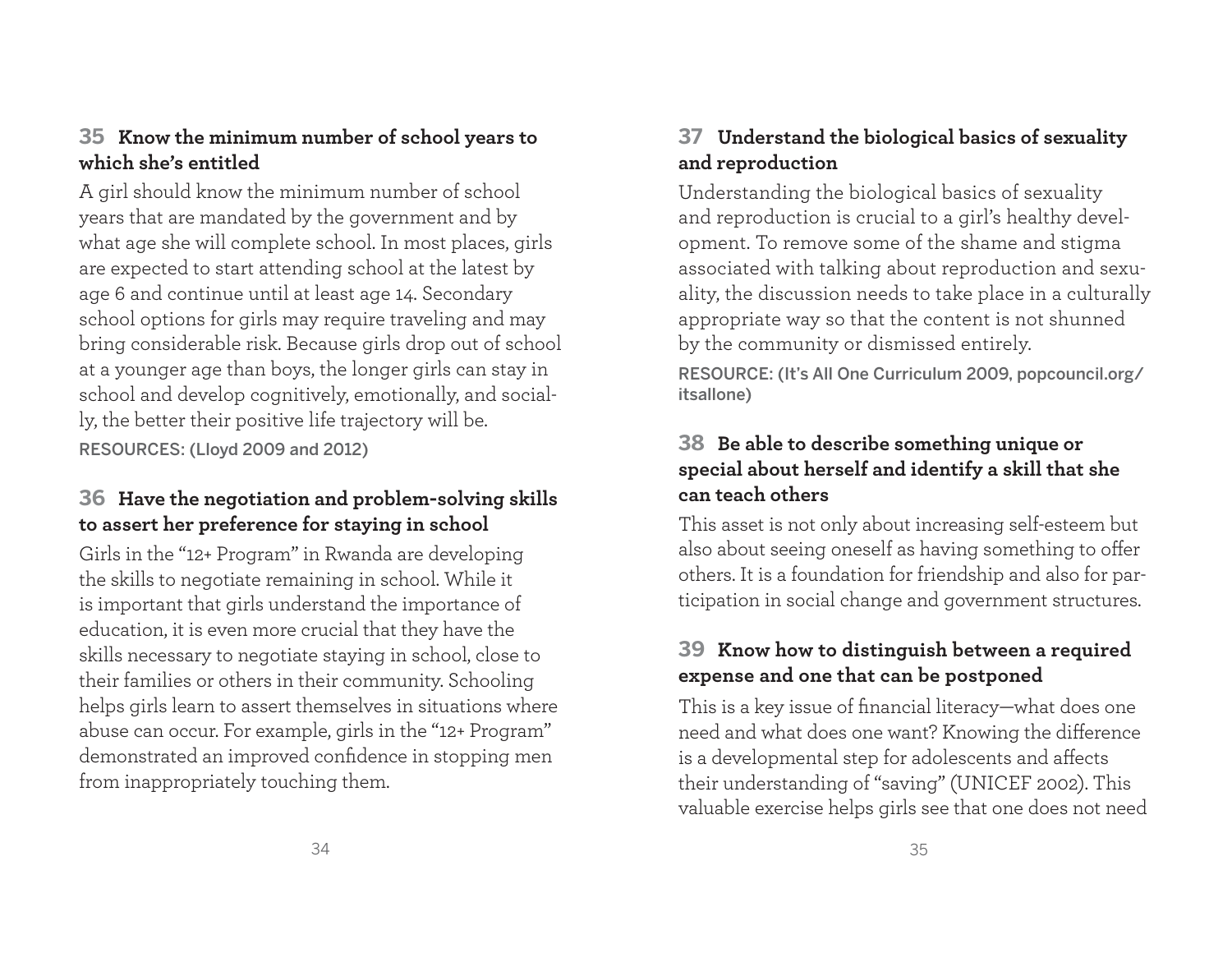everything that one wants. Parents and girls in a pilot financial literacy project in Haiti confirm that this asset is a valuable skill (Smith-Brake and Torres 2012).

# **40 Know the advantages and disadvantages of two to three savings options**

When considering multiple savings options, ask these questions: Can a girl access her savings in case of an emergency? Is the savings option safe? How liquid is the savings? (Some girls may save using livestock.) Girls may consider using more than one type of savings mechanism for different purposes.

# **41 Know how HIV is transmitted, how to prevent it, where to be tested, and that there are treatment options**

Knowledge about HIV does not translate easily into self-protection. For example, over 90 percent of girls in South Africa know a great deal about HIV, but in some places the young female to young male infection ratio exceeds 5:1. Specific skills regarding prevention and testing are crucial. Girls who have participated in sexual health and HIV skill-building are more informed about how this disease is transmitted and can make healthier choices in regard to birth control. RESOURCES: (Bruce and Hallman 2008; Bruce et al. 2012)

# **42 Know the legal age of work and basic approved conditions**

The legal age of full-time work around the world, according to the International Labor Organization, is 15. Part-time work is legal before that age, provided that it is safe and doesn't interfere with schooling. The International Labor Organization uses the term "decent work" that maintains your basic dignity and is age appropriate. Dangerous work is not allowed at any age—part-time or full-time.

RESOURCE: (Population Council and ICRW 2000)

# **43 Know the signs and dangers of drug and alcohol dependence, and where to seek help for herself or someone else**

In many countries, drug and alcohol dependence has become an increasing problem across the economic spectrum (WHO 2004). Girls who have been subjected to terrible sexual problems may turn to street drugs. A boyfriend or husband's use of alcohol or drugs is implicated strongly in violence against <sup>g</sup>irls and women. Many girls have limited knowledge of the signs of addiction and the consequences of alcohol and drug use. Arming adolescent girls with knowledge about alcohol and drug use and their dangers is critical in reducing dependence on them.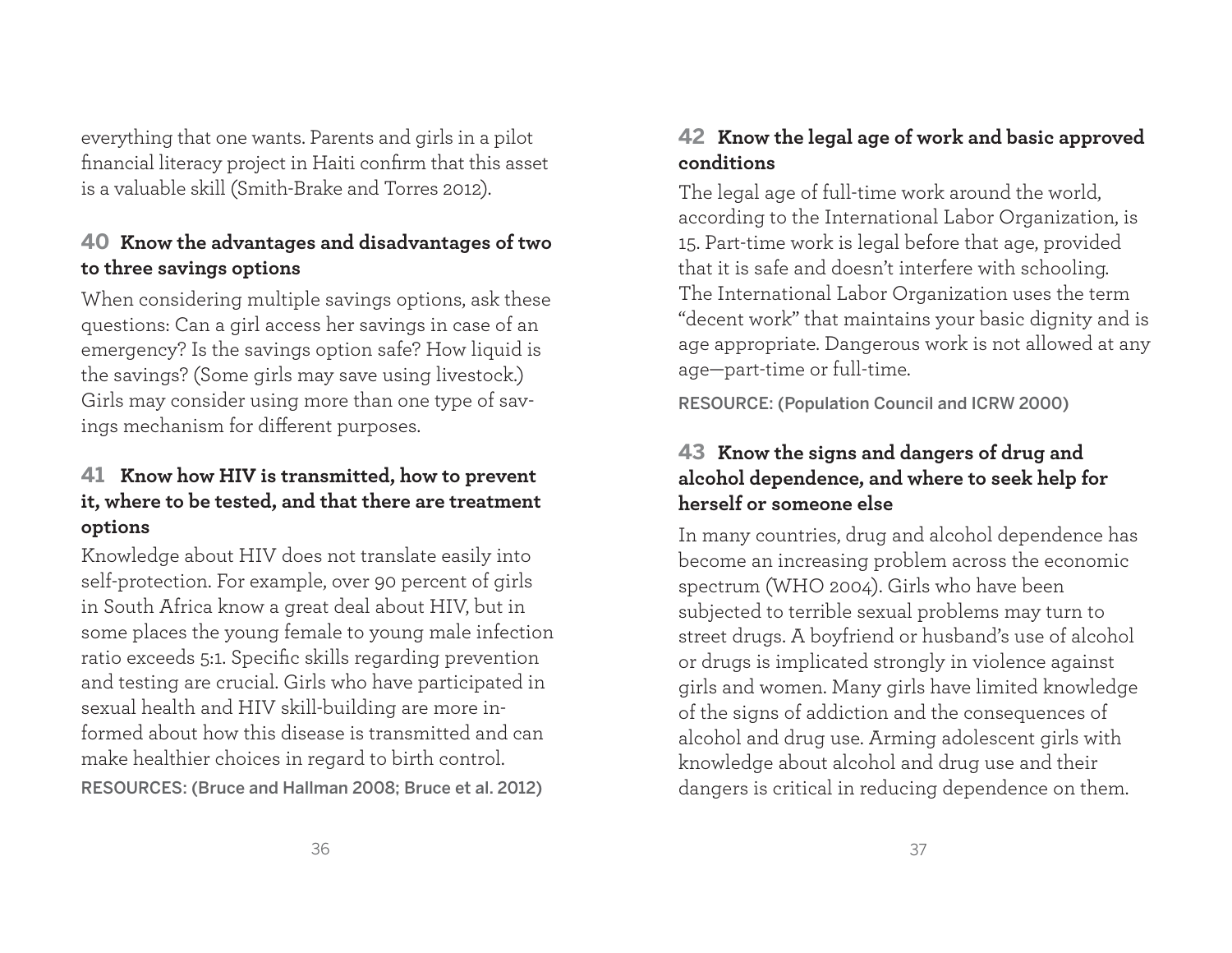### **44** Have a place with sufficient light to read for **three hours per week**

Reading provides time for reflection, improves communication skills, and may even contribute to healing for those who are traumatized. Reading well also takes practice. There is evidence that suggests girls lose their reading skills more rapidly than boys; whether this is due to lack of opportunity to practice, lack of a social space in which to read, or lack of access to reading material is unclear (Soler-Hampejsek et al. 2013 and 2014). However, without practice, reading skills and being comfortable reading will suffer.

# **45 Know the legal voting age, where to register, and where to vote**

This asset may not be easy for girls to obtain, but it is a good "reach" goal. Voting is not only a right but an important experience for females to begin to join society (the public space) and formal governance structures. Some countries, like India, have created specific community-based governance structures in which a minimum proportion of females must be in leadership positions (Chattopadhyay and Duflo 2004; Agarwal 2008 and 2010). This does not solve the problem, but high levels of voting and more guaranteed positions for females can help with the allocation of resources to girls and women.

# **46 Know what the community council does, when**  it meets, and some of the official leaders

Formal channels of access to community decisionmaking bodies are needed in order to make improvements for girls. Engaging the idea of "community contracts" that involve community councils is an important step in working with the formal governance system (e.g., improving safety by installing streetlights and including female playground monitors). Examples of successful community engagement are found in a review of programmatic evidence from Egypt, Ethiopia, Guatemala, Kenya, South Africa, and Uganda. RESOURCE: (Sewall-Menon and Bruce 2012)

### **47 Know whom to ask/where to ask for help if she or someone she knows is a victim of violence**

Before tackling this topic, it may be necessary to first discuss the meaning of violence. Often, once violence is defined, the category grows. Specific instances of violence can then be discussed and scenarios developed (such as "If you've been raped, how can you avoid being raped again?" or "Who can you go to if you feel that the justice system in your community is unfair?"). The Adolescent Girls Legal Defense Fund's summary of recent cases (Equality Now n.d.) indicates that without specific intervention by advocates, many girls are retraumatized by the very system meant to protect them.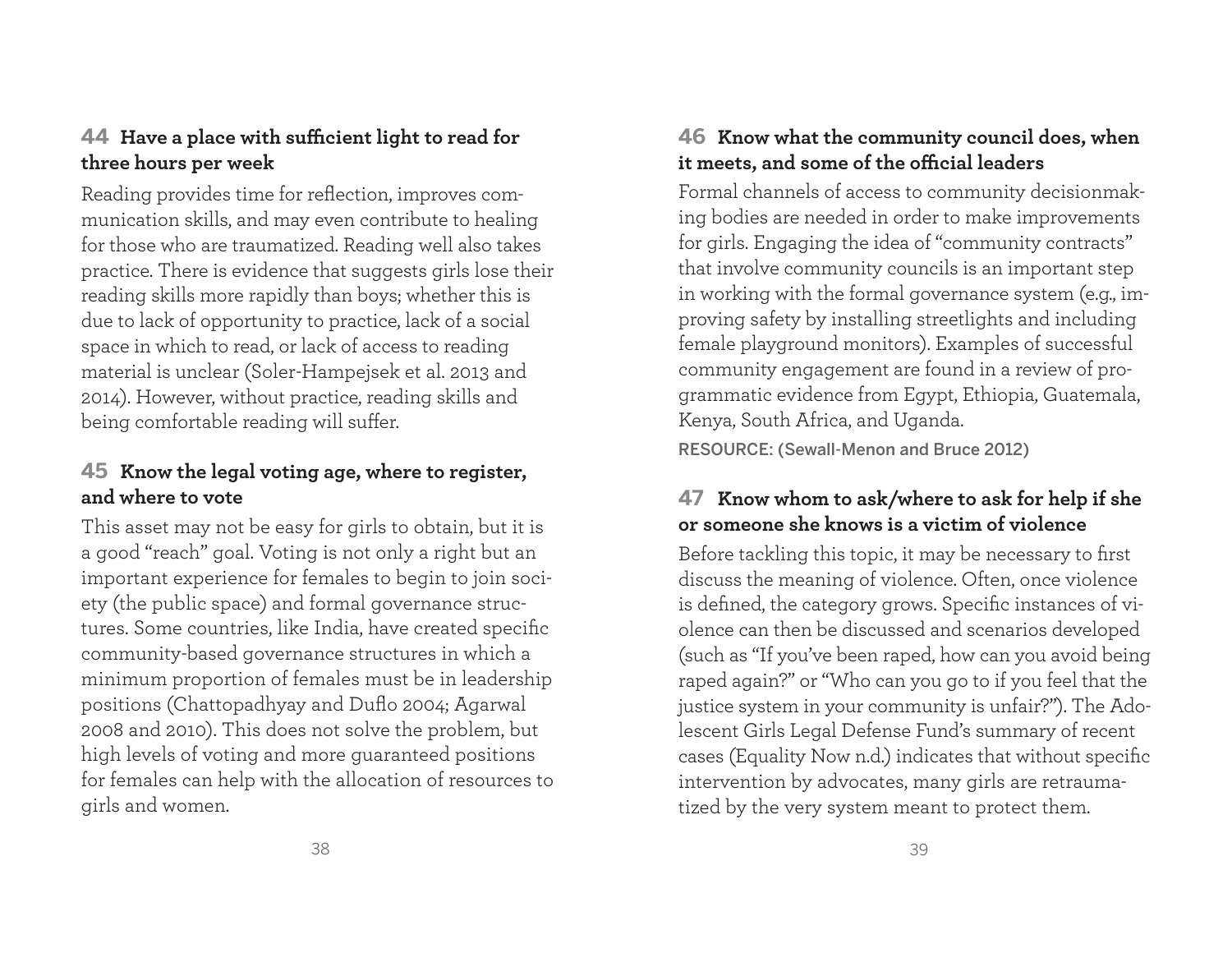### **48 Know that violence isn't just stranger violence—it often occurs in families**

Of reported sexual assaults worldwide, 36–62 percent are committed against girls aged 15 or younger; many are committed within families regardless of region or culture (UNICEF 2000). Girls need to know that sexual and other forms of violence can happen at home and that they can seek help from mentors or other trusted nonfamily adults. RESOURCE: (CDC 2009; UNICEF 2014)

# **49 Know basic self-defense and ways to attract help**

Knowing which basic self-defense skills are effective (and in which settings) is important. Sometimes whistles work, although in Haiti they can be simply ignored, so attracting help may require a special, context-specific signal. Programs should provide girls with specific physical moves (in addition to screaming) that can help them attract attention when needed (Sinclair et al. 2013). Refer to Brady et al. (2010) for more information on girls' perceptions of violence at school, in the community, and at home. RESOURCE: (Brady et al. 2010)

#### **50** Know what abuse is and the difference between a **"good touch" and a "bad touch"**

Girls are often targets of sexual abuse and violence, which can start off casually and at a young age. Abuse-prevention training usually focuses on helping children understand the difference between good and bad touches and going with their "gut"—meaning to be in tune with how they are

feeling when someone touches them. Violence is frequently perpetrated by relatives (in family settings) or by duty-bearers (in settings such as schools and religious institutions). In a study in Zambia, girls were asked indirectly about this, and almost half said they knew someone who was being abused by a family member (Brady et al. 2010).

# **51 Know when she is hungry and have the courage to tell someone safe that she feels hungry**

Many girls accept hunger as a natural condition, and then decide to fix it in some informal, risky way, such as exchanging sex for food or money.

# **52 Know how to obtain/raise a few key foods she needs to eat**

In the "12+ Program" in Rwanda, girls learn about key foods they need to eat in order to stay healthy during puberty. Girls who participated in the program indicated that they are able to help their parents decide what foods to buy to help them stay healthy.

# **53 Know that adolescent girls need more food than younger girls (specifi cally more protein)**

In many societies, myths are used to justify depriving girls of food, in some cases saying they do not need protein. Girls must know that they need protein, that adolescent girls need more than younger girls, and that, overall, girls need more than boys. Boys and girls both suffer from anemia, but girls experience it more often and with graver consequences. The "12+ Program" in Rwanda promoted kitchen gardens to grow items containing protein.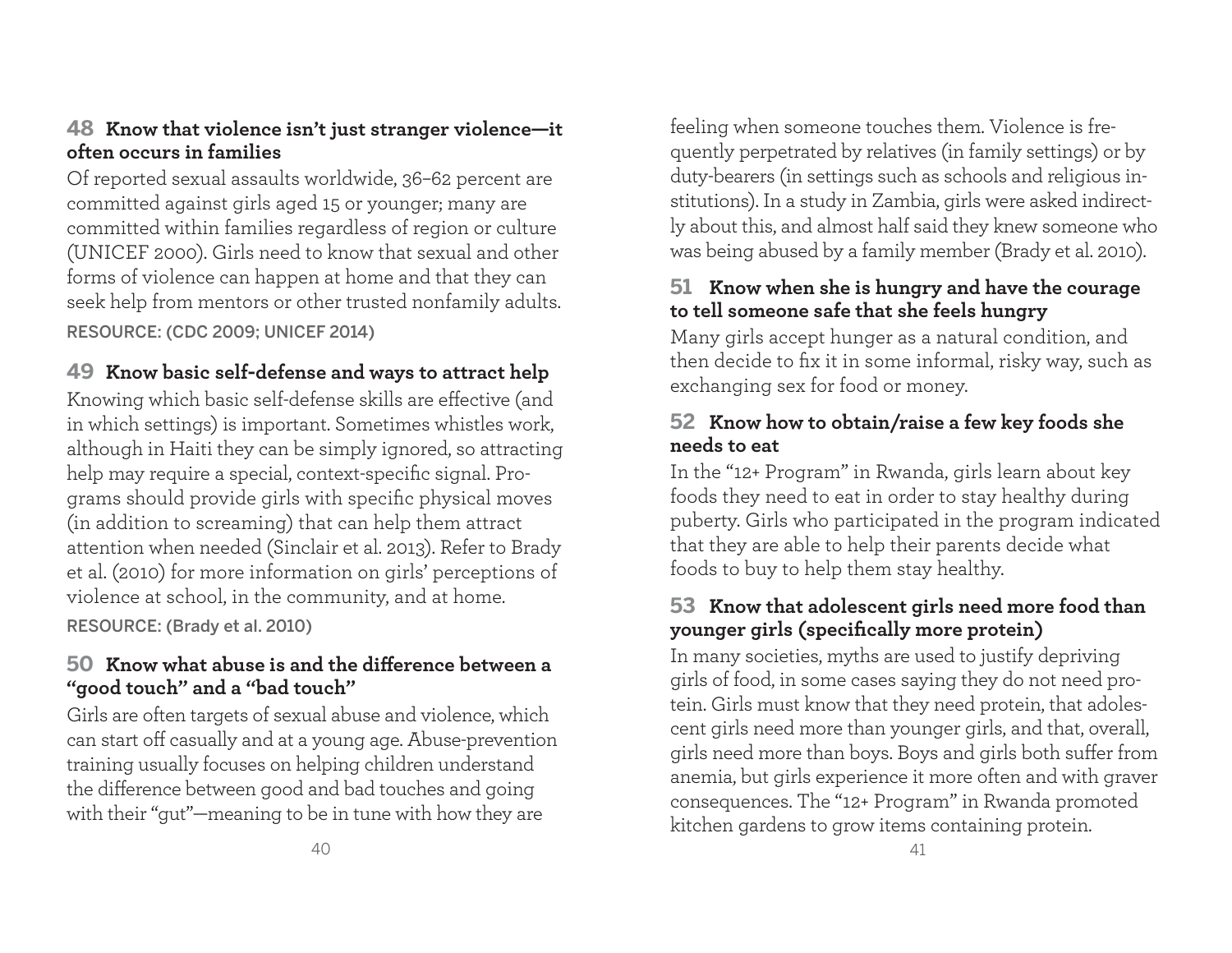**54 Be able to read a sentence in her native language**

This is the standard test used to discern basic literacy (Lloyd 2009). In many developing countries, and especially in Africa, even girls who have been in school for many years may not be able to easily read a sentence in their language. This lack of literacy skills has major implications for their future and also for the types of materials that are appropriate for both the mentors (who may themselves be uncomfortable with reading) and the girls.

### **55 Know how to describe/express a problem to**  someone in authority, such as a local official

What happens to a girl is often a result of her age and gender (and is not her "fault"). Having the confidence to report a problem or ask for what she needs in a public space increases the likelihood that she will receive assistance. Some techniques like mapping, working with other girls, and knowing the community can help increase her confidence in addressing an authority figure.

# **56 Have a government ID (such as one that would be necessary for voting)**

Government IDs are often available, but getting one may require accessing places where girls cannot go. In the *Ishraq* program in Egypt, a high proportion of girls reported that even though their families had their birth certificate, they did not know their own age (Population Council 2006). It is important to know how to get an ID and why IDs are so important for voting, opening a savings account, and protecting against underage marriage.

# **57 Know about government programs and/or entitlements for which she/her family may be eligible and how to get them**

Building girls' protective assets involves not only acquiring and perfecting skills but also connecting girls to resources, entitlements, and community leaders. The *Siyakha Nentsha* program in South Africa increased adolescents' knowledge and ability to obtain condoms, social grant opportunities, government IDs, etc. (Hallman and Roca 2011). This program demonstrated that girls were more aware of government entitlements than boys, as many girls had responsibilities caring for younger children. Girls need to have their own spaces in the community and to know how to access existing programs.

# **58 Know that child marriage is associated with poor health, poverty, and divorce (and that divorce carries social and economic risks)**

Girls, their parents, and program planners need to know that child marriage is unstable by design (due to much older partners) and limits a girl's access to education and a decent livelihood. In the Rakai study of HIV risk (Nalugoda et al. 2014), girls who had been in and out of marriages by age 20 had five times the HIV risk of those who married later. Girls married younger have a higher lifetime risk of being a single parent, according to analyses done in 15 countries (Clark and Hamplovà 2013).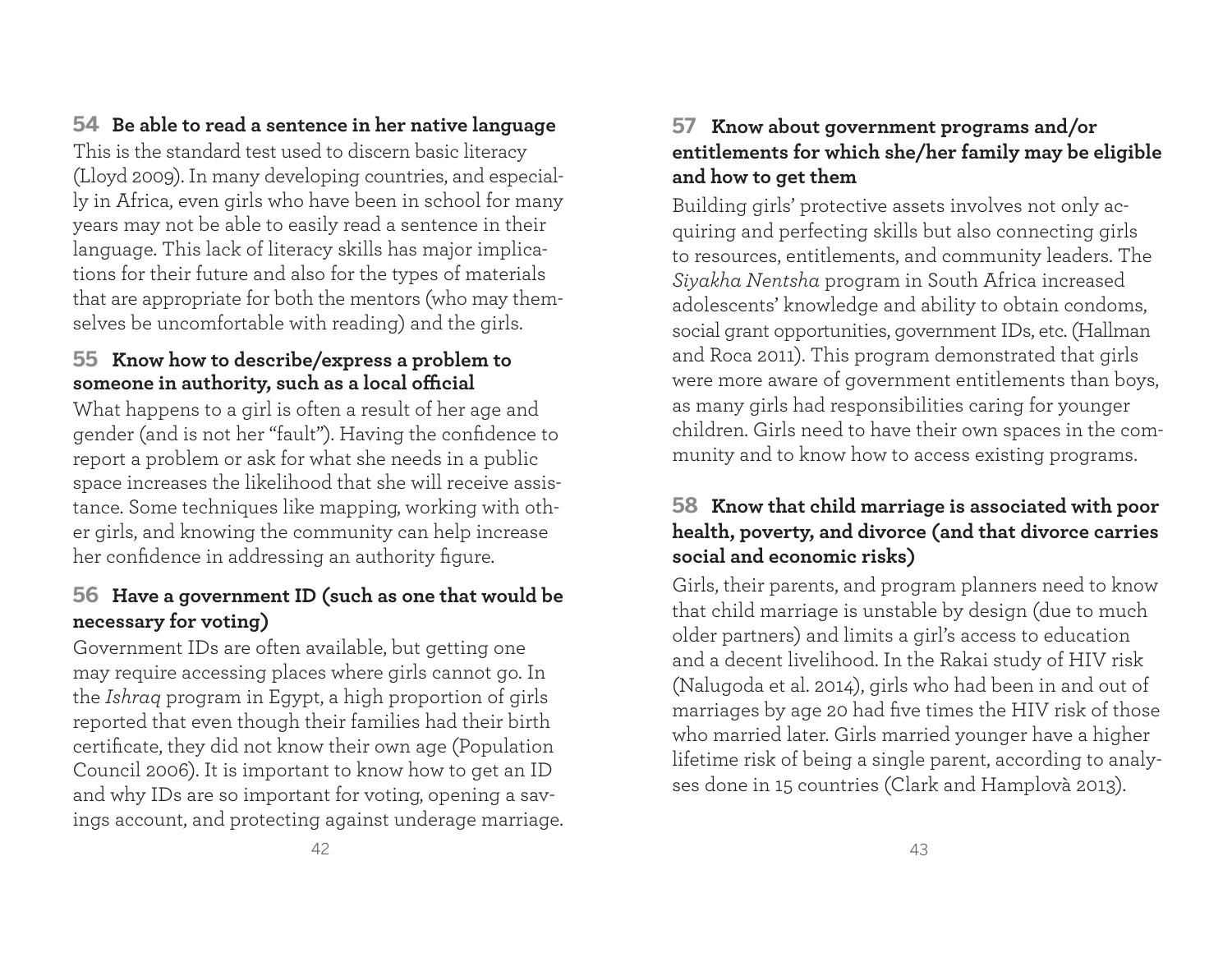#### **59 Be able to assertively and respectfully navigate safe and healthy choices with regard to marriage**

Programs that address child marriage often focus more on the concepts and dangers of child marriage than on the strategies girls need to be able to make healthy choices for themselves. When groups of girls are able to learn these strategies and assert themselves, rates of early marriage can be reduced (Bruce 2007). It is vital that girls have a safe space where they can discuss the realities of early marriage with each other and older mentors. RESOURCE: (Bruce 2012)

### **60 Know the location of a community center, the activities off ered there, and how to participate**

It is important that girls know that there are existing community spaces to which they have rights, and in which there are activities conducted that could benefit them and decisions made that could affect them.

# **61 Know the location and hours of girl-only spaces**

It is important that girls know the benefits of girlonly spaces and, if available, that they know where and how to access them. Most communities have limited access to such spaces: In 2007, an evaluation in Kenya found that only 25 percent of the 93,000 girls living in the Kibera slum of Nairobi reported that there was a place in the community, outside of their house or a friend's house, where they felt safe to meet with samesex friends, while 58 percent of boys reported having such a space (Erulkar and Matheka 2007). The value of a place where girls could meet was affirmed in the evaluation of *Biruh Tesfa*—a program now reaching more than 60,000 extremely isolated girls in Ethiopia. Onethird of all the girls living in the program communities participated in the program, and 43 percent had heard about the program. Moreover, a surprising number (20 percent) of those in the control group also had heard of the program. Creating girl-only spaces within youth programs, which often are not only underutilized but disproportionally benefit older male populations, is critical. In some settings, girl-only spaces may be wrestled from facilities and programs, which have become male dominated, by creating specific segregated places that have girl-only hours posted.

RESOURCES: (Erulkar et al. 2011; Erulkar et al. 2013)

# **62 Know what to say and what not to say to someone who has been a victim of a violent crime**

The first response to someone who has been the victim of a violent crime is important: it may increase or reduce stigma and safety and determine whether the victim seeks help. In some settings, a high proportion of <sup>g</sup>irls will be subject to violence, and when those around them don't know what to say, everyone feels powerless. Knowing what to do in a particular setting may differ, but this issue needs to be discussed with girls.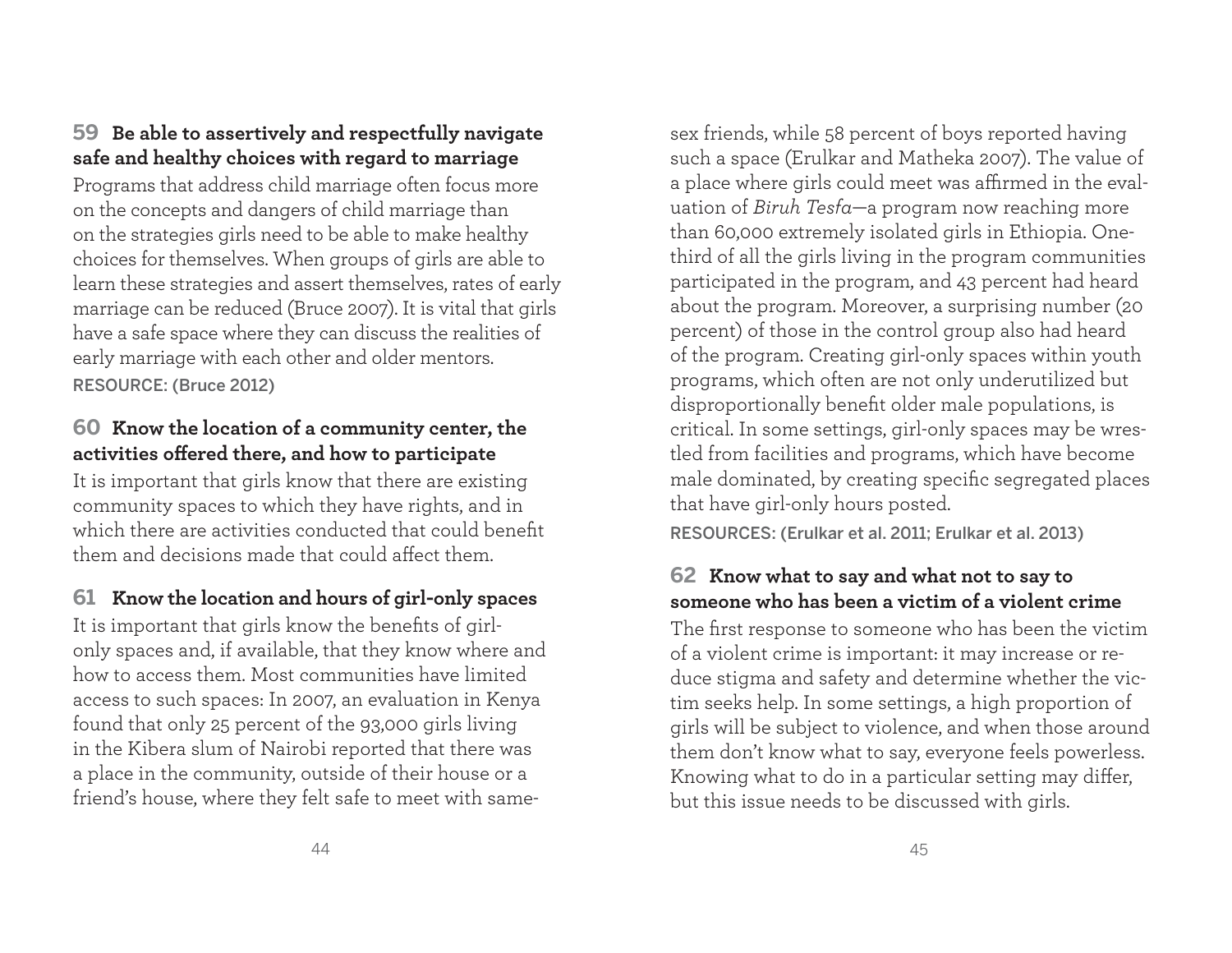# **63 Know her own body parts and the body parts of the opposite sex**

This is obviously basic knowledge but it is also a way of neutralizing embarrassment if done simply and straightforwardly in a single-sex group. A valuable source from the Population Council on sexuality education is listed below.

RESOURCE: (It's All One Curriculum 2009, popcouncil.org/ itsallone)

# **64 Know the time of day/week when she is likely to face more risks at home, at school, on the street**

Safety is not a constant. Sometimes you are safer if someone is home, sometimes if someone is not at home. There are cultural patterns: Sundays may be more peaceful and safe, and market days may be more risky. Or certain streets are more dangerous than others. Mapping and writing down these risks helps girls manage them and perhaps develop ideas for changes they would like to see (e.g., female monitors on sports fields, more street lighting at night, safer paths to school). The safety scan tool in Austrian and Ghati (2010) provides a helpful starting point in learning about girls' safety.

RESOURCES: (Austrian and Ghati 2010; Hallman et al. 2014)

# **65 Know when and where it is safe enough to go out alone (or when groups are safer)**

Knowing when to go out alone varies by day, by season, and by purpose of visit. There is both a spatial and a time dimension (Hallman et al. 2014). When this information is shared and made objective, girls understand they are not responsible for, but must manage, threats in their environment. Clarifying the patterns and giving girls explicit knowledge about predictable patterns of risk helps them avoid risks without missing out on important opportunities (Bruce 2012). In a study of girls' protective strategies in Zambia, over 80 percent of girls reported that to stay safe they stayed home (Brady et al. 2010). This can be avoided by providing context-specific information-which times of year, which festivals, which places carry risks for <sup>g</sup>irls and what actions they can take to avoid them.

# **66 Know her right to determine and communicate the number of children she wants and the timing of births**

This asset is a matter of law in most countries. Family planning is legal and methods are offered through government-supported programs. This right extends to people regardless of their religious background. Girls may have the impression that it is somehow illegal or not promoted. For information on integrating rights with sexuality education, please see resource below. RESOURCE: (It's All One Curriculum 2009, popcouncil.org/ itsallone)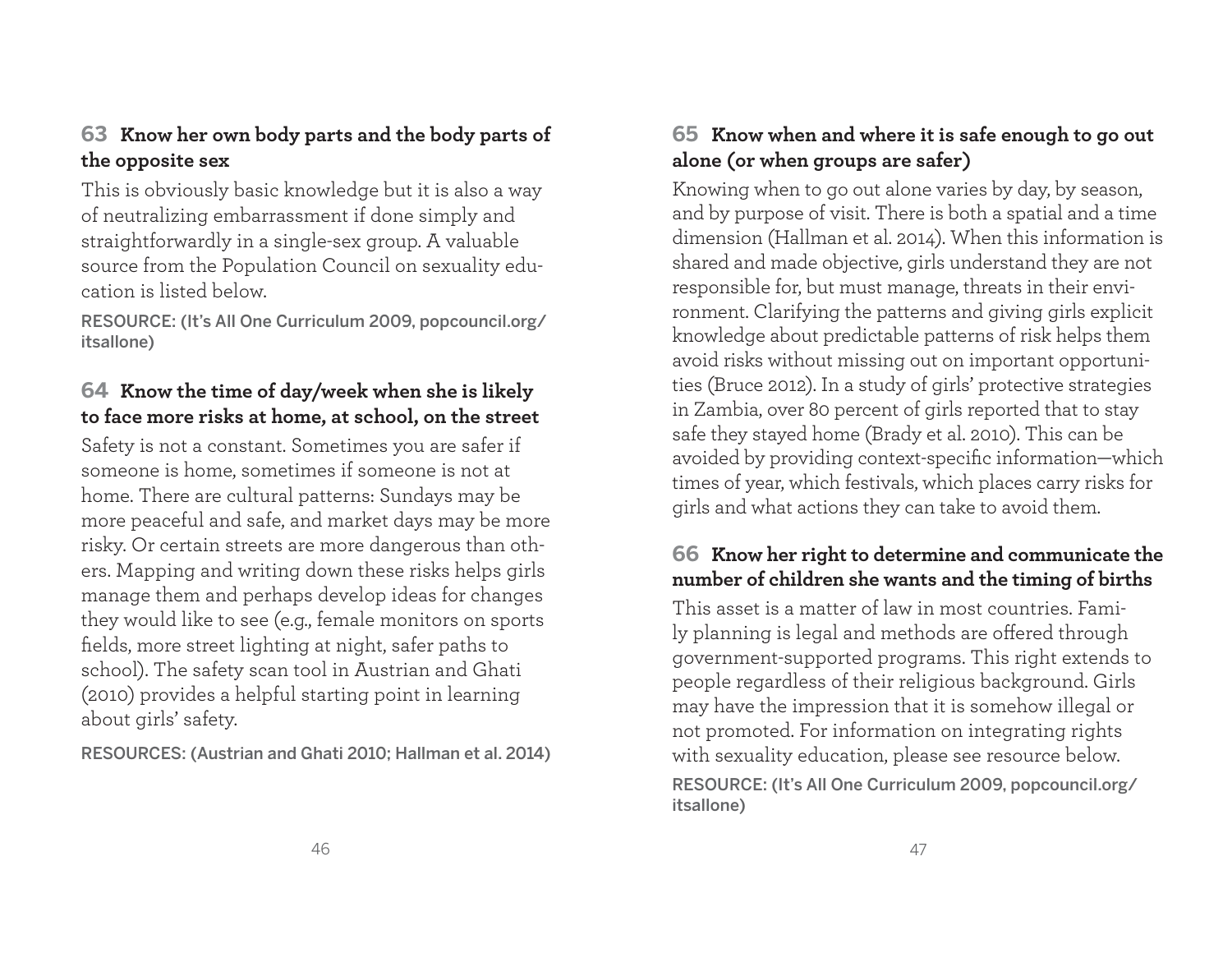# **67** Know about sex trafficking and other forms of **forced sex (e.g., persuasion, blackmail), and where to get help**

Trafficking has a broad definition that includes any deception or forced use to gain control of a girl for exploitative work, including but not limited to sexual ex<sup>p</sup>loitation. A high proportion of girls who end up in the sex trade were recruited as adolescents forcibly and by deception. In many settings, there are times when such recruitment is more likely to occur (e.g., at festivals), and specific stories and scenarios are common (e.g., a "good job in the city"). Among some groups, there is a custom of girls being expected to exchange sex for gifts and money by a certain age. Many cultures deny the level of violence to which girls are subjected and also deny the role the duty bearers (parents and others who should be protecting girls) play in sex trafficking, which makes it exceedingly difficult to address or to challenge.

#### **68 Know the helpline number to register any violence or to get help**

Helplines located in areas where there is regular cellular service have served as a valuable resource for women and girls in reporting domestic violence and all forms of violence. Both domestically and internationally, helplines are an important way to build awareness within a community about the dangers of domestic violence and where one can get help when in need. The helpline number, when available, should be posted and advertised everywhere and especially in local communities. When developing girls' identification cards, it may be useful to put the number of the helpline on the back. This asset is contextual, as some settings may not have a helpline.

# **69 Know not to accept any food or drinks from strangers**

In some environments offering food to hungry girls is a form of exploitation. If in a certain setting hunger is such a palpable concern, it needs to be stressed as a risk factor, combined with a strategy to get food from a safe <sup>p</sup>lace, in a safe way. Food scarcity is also linked to girls' safety as times of food scarcity bring additional risks for girls (including exchanging sex for food or money), which increases the importance of this asset.

# **70 Know that polygamy is illegal**

In countries where polygamy is practiced and illegal, girls should be aware of its legal status and the problems associated with it such as large age differentials between partners and increased risk of having to support one's children on one's own. Girls living in areas where polygamy is practiced need to know what they can do to avoid becoming involved in a polygamous relationship. A high concentration of child brides is often found where polygamy is practiced (although there are exceptions, such as in Ethiopia where child marriage is common but polygamy is not).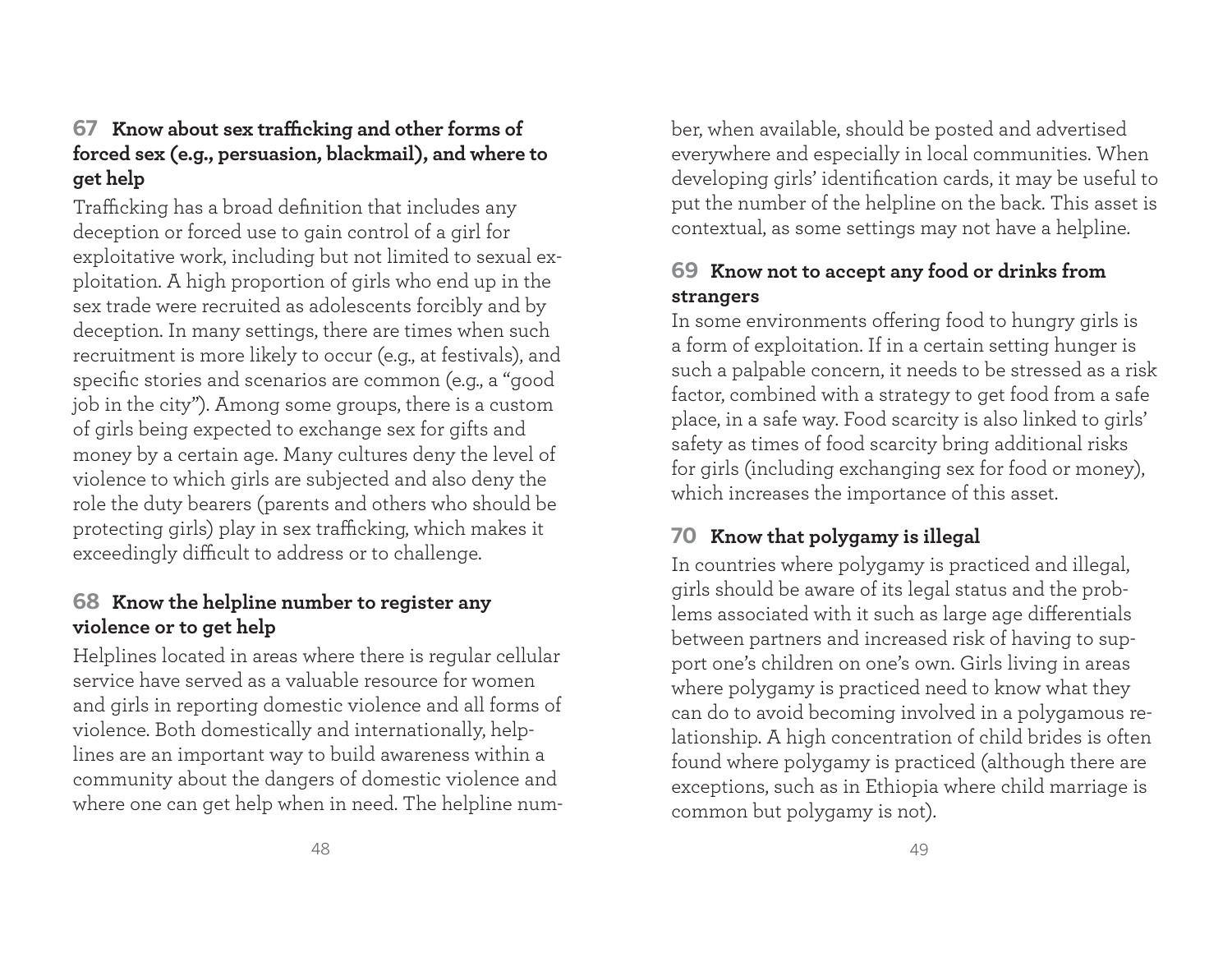**71 Know that she has the same rights as her brother** Girls should know that they have the same human rights as their brothers. This understanding is important for both boys and girls to have. In a recent study of gender norms in India, boys with more equitable views of gender said they had been raised with the same agency, voice, and rights as their sisters (Jejeebhoy et al. 2013). When researchers with the *Ishraq* program for girls in Egypt found that many participants believed that "a girl should always obey both younger and other brothers" and that some brothers disapproved of the program, a brother's program was developed that focused on issues relating to their sisters but also to some degree those relating to the boys themselves (Selim et al. 2013).

# **72 Have a plan to keep up her skills (reading and numeracy) during school holidays**

Recent research has shown that girls may achieve the same or higher reading levels than boys, but lose literacy and numeracy skills more rapidly than boys when they leave school (Soler-Hampejsek et al. 2013 and 2014). School breaks are times when girls' retention needs to be supported as girls may be subject to more arduous chores or risks, such as child marriage, during these periods. Having a plan to keep up skills and providing regularly scheduled meetings for girls is both protective of their safety and maintains important skills that are linked over the long term to

their well-being. Program content should help girls consistently practice their numeracy and literacy skills and provide them with examples of ways to use these skills in day-to-day activities at home.

# **73 Know how to identify a safe water source (or if in doubt to get help testing it)**

Girls are often tasked with finding and transporting water (both for drinking and other purposes). Identifying a safe water source is important to protect themselves and their families. During the cholera outbreak in Haiti, partners in the Haiti Adolescent Girls Network provided information to girls' groups on securing safe water sources and knowing the signs of cholera (including severe diarrhea) (Nieradka 2013). In some parts of the world, such as in South Asia, there are also concerns about arsenic in the water. Knowing about water contamination, waterborne infections, and whom to ask for help in testing water is important for girls.

# **74 Know how malaria is contracted and how to install and maintain a bed net**

Malaria is found in many parts of the world and has particularly bad consequences for women during pregnancy. It also can undermine a girl's ability to attend and succeed in school. Installing and maintaining bed nets is an effective way to reduce the spread of malaria, but resources are required to do so. One possibility is to distribute bed nets via girls' groups that can check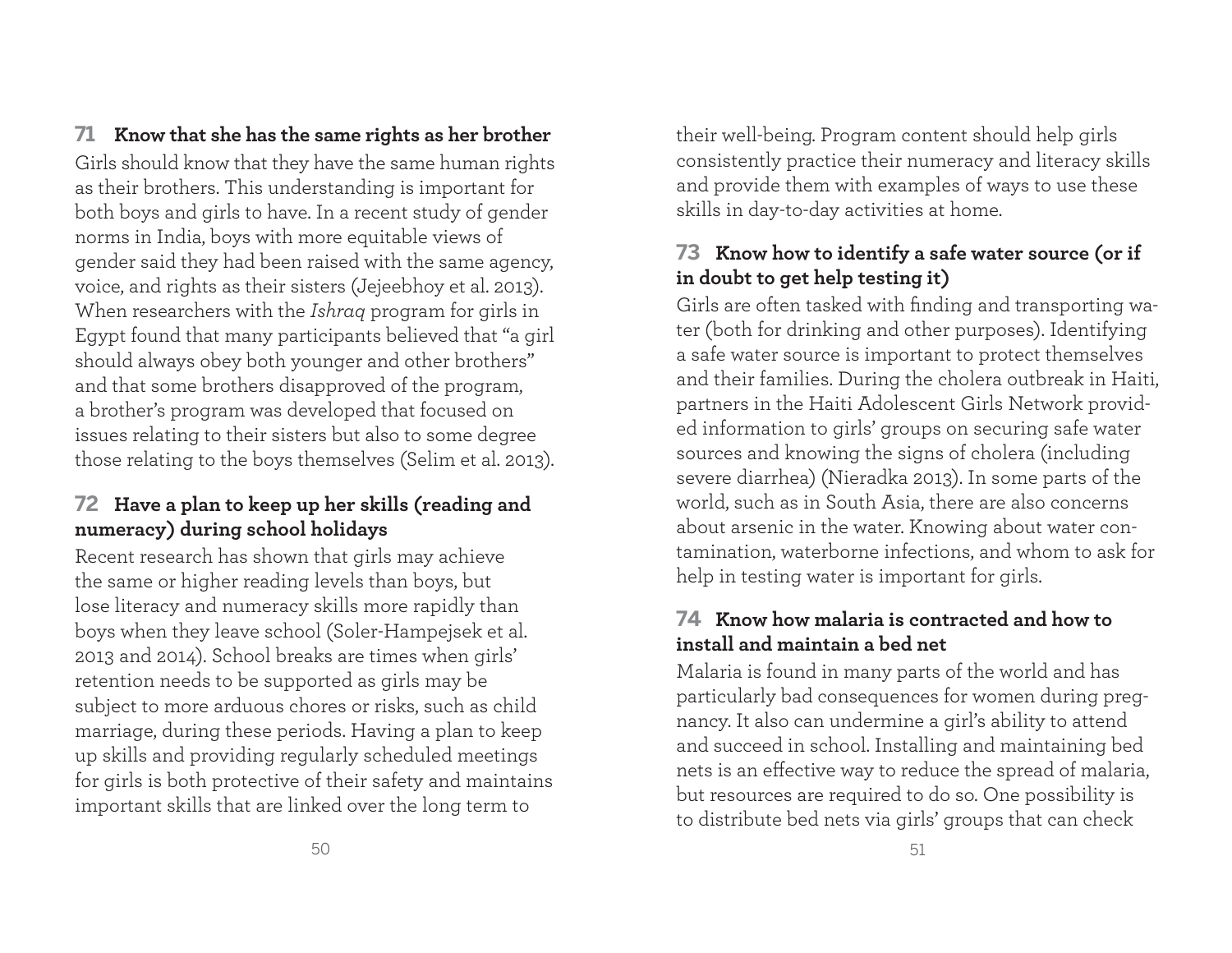regularly to ensure that they are being used correctly. Including girls in the delivery of health campaigns is a way of both helping girls to protect their communities and raise their personal agency and profiles within those communities.

RESOURCES: (Catino 2012; K4Health 2014)

# **75 Feel that she is as intelligent as other people**

This is an interesting measure as it often discriminates not only between boys and girls at baseline but among distinct groups of girls as well. Domestic servants in Ethiopia, for example, felt less confidence about their intelligence than did other poor girls. However, programs can intervene. Results from the Population Council's work in Ethiopia indicated that many girls "felt more intelligent" just by participating in the program, even though this outcome wasn't a direct focus of the program (Erulkar and Muthengi 2008; Erulkar et al. 2010). Girls felt more capable and validated by the presence of other girls.

# **76 Have a ration card**

During an emergency, it is important that girls have access to a ration card (a voucher needed to collect food), but the cards are often held by someone else (who may withhold access to the rations). It is worth exploring how girls' ration cards can be kept safely for them.

# **77 Know safe times/routes to water sources**  and places to gather firewood, including during **emergencies**

Improving safety (especially during an emergency) is something that authorities are often unable to do. Therefore girls need to have plans. For example, when water is scarce, girls will need to walk farther to get it and will likely be pulled out of school to do so. Water sources are often established in the first week of a crisis, without any consideration of where girls live. This creates a very regular (and well-known) path of risk for girls. Mapping the community and discussing collective and individual safety measures is critical (Women's Refugee Commission 2012).

# **78 Know someone who can help with translation**  (to major official languages), as needed

Speaking only an ethnic language and not a majority/official language can cause certain segments of the population (often the poor) to be excluded. Identifying mentors who can help girls learn the official language will improve girls' livelihoods—and <sup>g</sup>irls in turn can provide support to their families (in filling out forms, translating). Mentors may, in addition to knowing some of the official majority language, have English-language training. This can incentivize participation in girls' groups and mentoring as well as open new doors.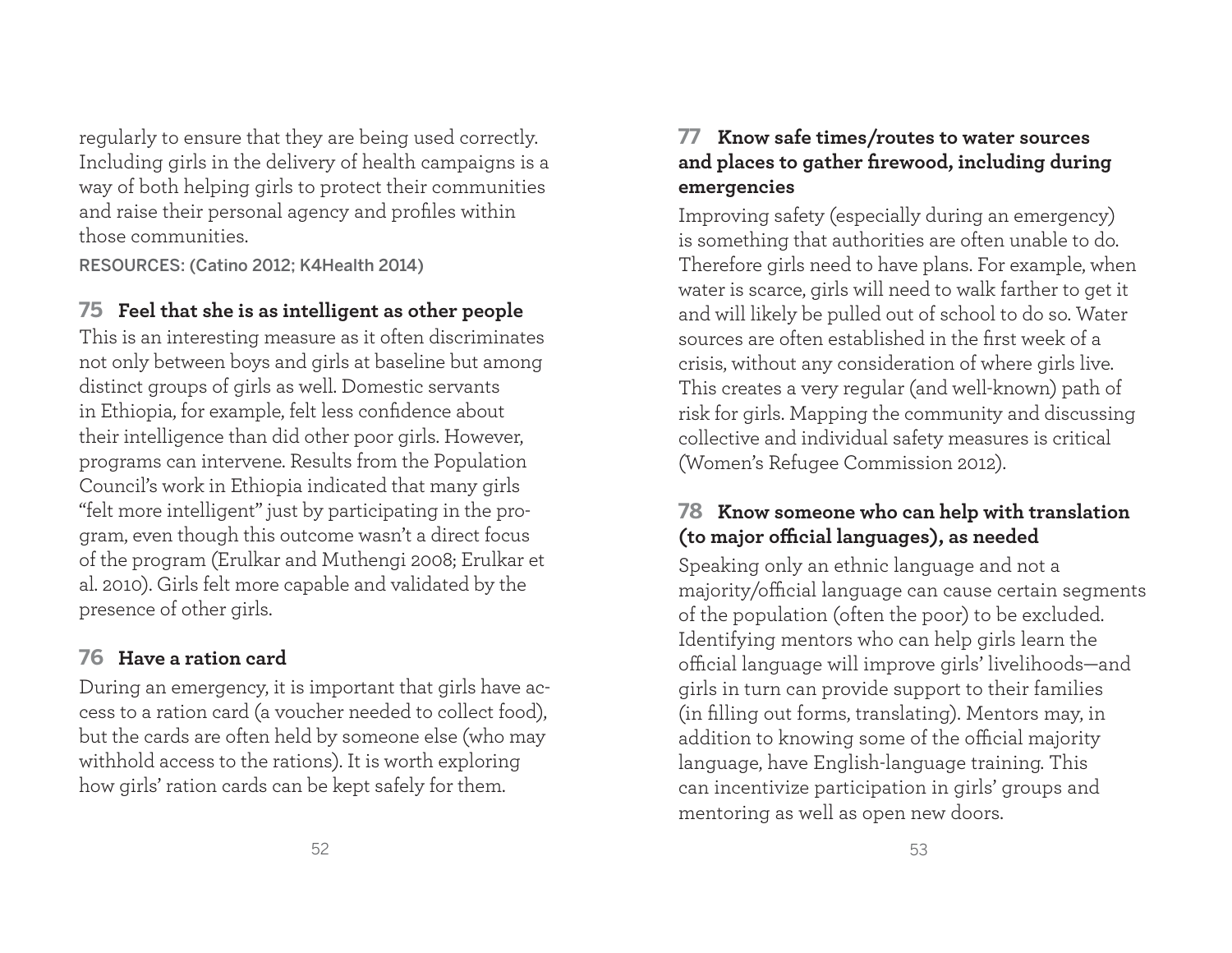# **79 Have a safety plan and be able to name three safety risks faced while going about daily life**

Girls need to understand that they often need to manage some level of risk to get new opportunities (Bruce 2012). In a study in Zambia, 86 percent of girls said that they "stay home" when asked what they do to manage their safety risk (Brady et al. 2010). Girls should be encouraged to accept new opportunities safely. We can prepare <sup>g</sup>irls by building their protective assets and we can work with the community to make explicit commitments to safer pathways (Austrian and Ghati 2010; del Valle 2013).

#### **80 Know the names of trained people in the community who can be relied upon to protect girls (the guardians)**

There are not always people in the community who protect girls, unless it is explicitly planned. Current work on community contracts seeks to identify guardians who, following girls' analysis of their safety and the creation of maps to chart it, are the people girls can safely approach and who keep accounts of the community's progress on certain goals (Sewall-Menon and Bruce 2012).

# **81 Stand up for herself and her friends when insulted**

When a girl is assertive and expresses her legitimate rights and needs she is able to stand proud. Her ability to stand up for herself and her friends in general, and also specifically when they are being insulted, means she is expressing empathy for her peers and also believes that her worth is important. This act is essential in making and keeping friends.

### **82 Know how STIs, including HIV, can be prevented and their consequences (including infertility)**

Knowledge of HIV is a standard measure of program accomplishment. Despite this widespread focus on HIV, non-HIV STIs are far more common, and many girls do not know that these infections can affect fertility. For example, in a study by Brady and Doumbia (2002), girls were asked which of the following would be the worst outcome: getting pregnant when you do not want to, not getting pregnant when you want to, or getting an STI. Many interviewees thought the inability to get pregnant would be the worst consequence, and most did not know there was any relationship between STIs and fertility.

RESOURCE: (It's All One Curriculum 2009, popcouncil.org/ itsallone)

#### **83 Know where to obtain condoms and contraceptives and where to obtain advice and instructions**

The best services for girls are those that are multidimensional. For example, the health vouchers used in the *Biruh Tesfa* program in Ethiopia identify a whole range of conditions and services that can be obtained, of which contraception is only one (Erulkar et al. 2013). It is believed that offering a multitude of services strengthens their acceptability. RESOURCE: (It's All One Curriculum 2009, popcouncil.org/ itsallone)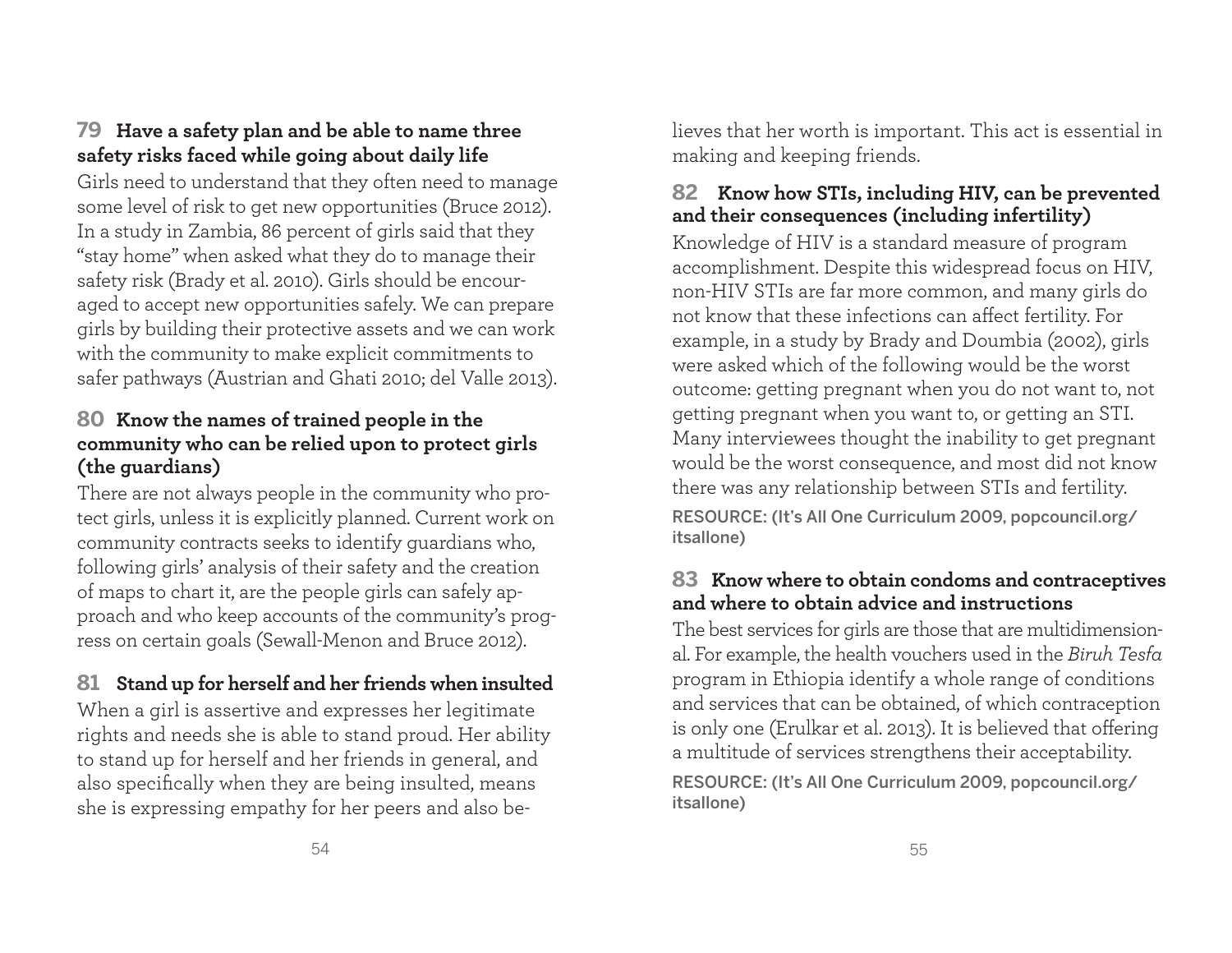# **84 Know local health promoters and communitybased health activities**

Not only is this knowledge useful for a girl's own well-being, but it connects girls to larger networks and allows the community to view girls as agents of change (as investments, not costs). Many of the conditions around which health services are organized are selective of adolescent girls but currently do not effectively reach them. In Ethiopia, married adolescent girls aged 15–19 and young women aged 20–24 are about half as likely to get a visit from a community health worker than a woman over the age of 35 with unmet need (Erulkar et al. 2013). By connecting girls and health workers, you are setting up an important relationship because you are helping health workers "see" girls they previously did not see.

# **85 Be able to present an argument to a group of peers and elders**

Building up a girl's confidence and communication skills is important. Public-speaking skills help girls share ideas with others with ease and improve prospects for future employment. The *Abriendo Oportunidades* program in Guatemala is an example of girl mentors and girls being supported as they present the results of the "safe-scaping plan" as well as a definition of their needs (del Valle 2013).

# **86 Obtain parental approval to work and access safe opportunities**

Increasing the amount of time and space available for <sup>g</sup>irls to take advantage of opportunities is essential in helping girls transition to a happy and productive adulthood. Many parents restrict girls on the assumption that it protects them. The word "protection" is used regularly as a way to limit opportunities rather than to support girls so that they can seize opportunities. Girls may benefit from explicit discussions about the difference between safe and unsafe work and discussions that outline strategies for accessing safe initial incubator work. If girls would like to sell goods to expand their livelihood skills, they will need a good plan as well as the support and understanding of their parents.

RESOURCES: (del Valle 2013; Girl Hub 2014)

# **87 Regularly practice reading and numeracy skills with the media available and in daily-life situations**

Critically reading print media and practicing numeracy and literacy skills as they pertain to daily life are vital skills for girls. In a program in Haiti, boys and <sup>g</sup>irls who reported being literate were asked whether they read newspapers or magazines. Boys were much more likely to say "yes," even though girls had the same skills. It is important to increase girls' confidence by encouraging them to not only read news stories but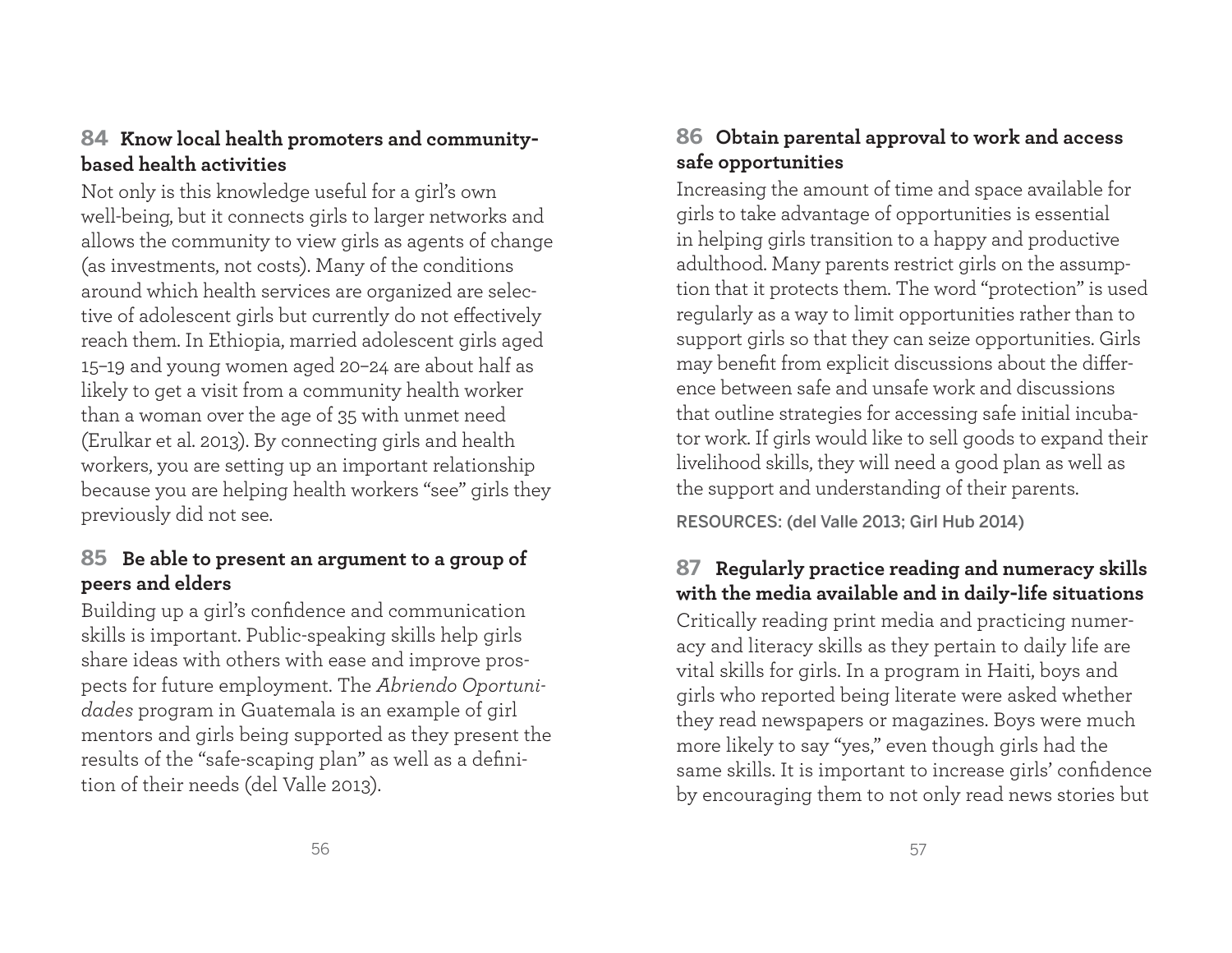also to critique how girls and other groups are represented in the media.

RESOURCE: (fracturedatlas.org 2015).

### **88 Know how to read diagrams or maps**

This is a key cognitive and visual skill. In several girls' programs, girls not only read diagrams and maps but also help map their communities (Kenworthy, Hallman, and Diers 2008). It is a great exercise and empowering in terms of giving them a sense of the community in which they live and a role within it.

#### **89 Know how to write a simple letter requesting something**

Writing a letter is not only good practice for developing cognitive skills but another important asset in a <sup>g</sup>irl's arsenal. Letter writing improves a girl's ability to access and control resources and is on the International Labour Organisation's list of core skills.

#### **90 Know how to write and send text messages and use mobile media to secure safety and access to resources**

The value of social media to a girl depends on her age and the availability of technology in her community. If supported properly, social media can be an inclusion and safety mechanism and should be valued in relation to other goals—safety, securing resources, remaining informed, and so forth.

# **91** Know how to fill out forms

Girls' access is often limited because even though they are literate they are not familiar with how to fill out forms. In a longitudinal study conducted in Malawi, boys and girls who had equal levels of literacy were found to have different levels of knowledge about filling out forms, with girls being less comfortable with the process (Soler-Hampejsek et al. 2013 and 2014). It would be useful to present girls with simple registration forms (for health services, among others) and make sure that they understand what the forms represent and how to fill them out properly.

# **92 Know basic math (fractions, decimals, and percentages) and how to calculate simple costs**

Numeracy is a vital livelihood skill. Recent research in Malawi found that adolescent girls drop out of school or transition from school to work at a higher rate than boys, and they quickly lose both literacy and numeracy skills (Soler-Hampejsek et al. 2013 and 2014; Population Council 2014). Girls need to be prepared to be economically responsible for themselves, and likely for their children. Nonformal education that promotes financial literacy (often provided in girl-only spaces) is an important alternative in closing the gender gap in numeracy outcomes (Lloyd 2009).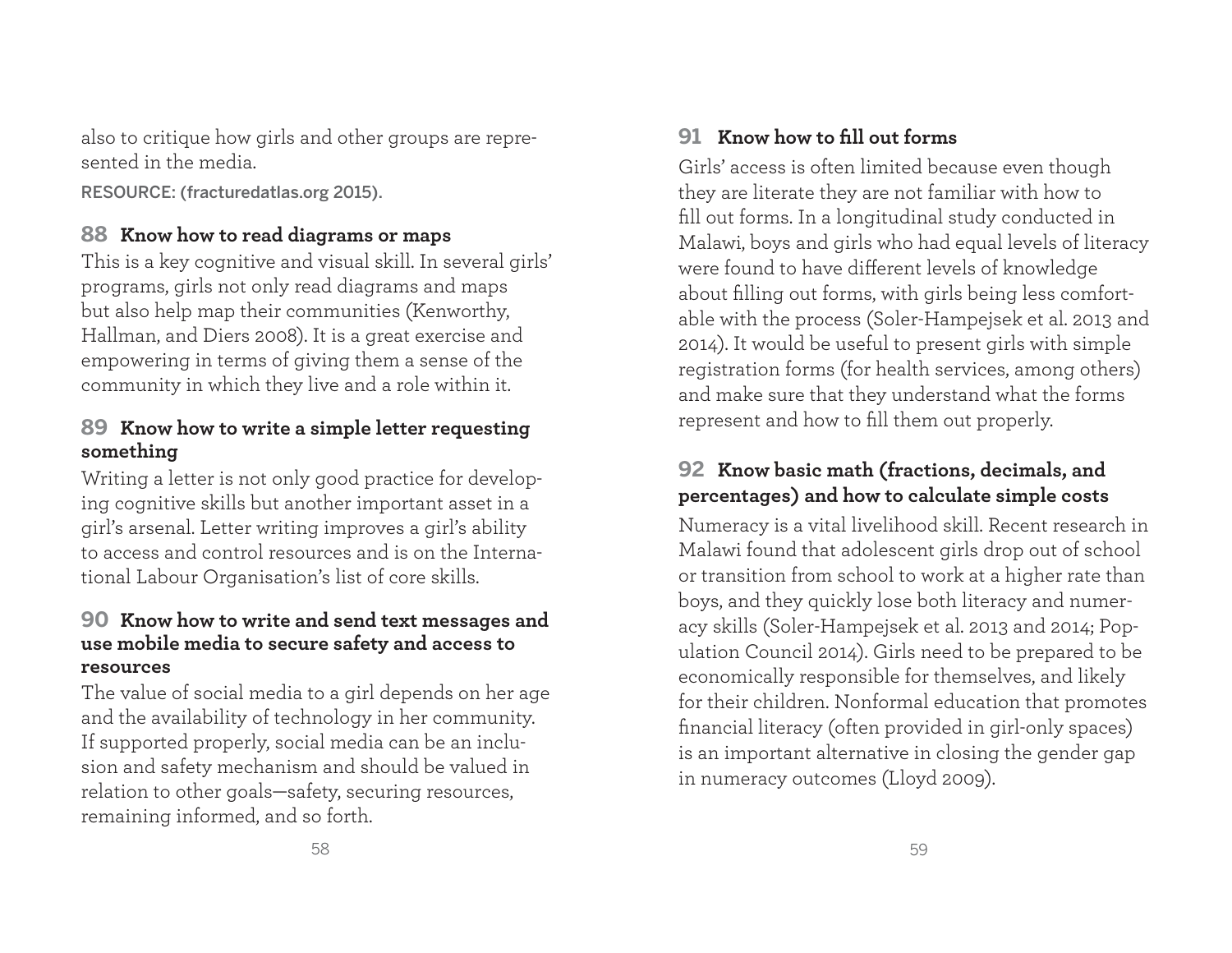#### **93 Listen to the radio and watch television to get information**

Girls' access to radio and television is often limited, especially if they are married or in domestic service. Listening to the radio requires both having a radio and having social permission to listen. Radio and television can provide useful programming, but many media and communications programs assume a level of access that is substantially higher than what is found (Erulkar et al. 2004). It is important to determine which segments of girls do not have access and cannot benefit from radio and television.

### **94 Be able to express feelings and notify a friend or trusted adult of a problem at school or at home**

Girls cannot address serious issues on their own without the help of a trusted adult. Having a trusted adult or friend they can share their feelings and problems with helps them solve issues more effectively. Also, having someone who will listen to them enables girls to feel like they are not alone and that their feelings matter.

RESOURCES: (Jones and Bouffard 2012; casel.org)

# **95** Use effective communication and listening **skills (listen with empathy and patience; speak assertively not aggressively)**

Communication skills are important for building healthy relationships and learning from and working well with others. Good listening and communication skills prepare girls for school, future employment, and relating to peers. Practicing communication with patience, empathy, and assertion helps them communicate with respect and care.

RESOURCES: (Jones and Bouffard 2012; casel.org)

### **96** Have the ability to de-escalate a conflict **situation experienced among friends and classmates**

Girls will need skills in conflict resolution so that they can de-escalate conflicts with friends and peers. Solving problems requires skill building in how to work through conflict and choose mutually agreeable solutions. Being able to resolve conflicts with friends and classmates will help girls sustain healthy friendships. RESOURCES: (Jones and Bouffard 2012; casel.org)

# **97 Manage anger when in stressful situations**

Managing anger and being able to regulate emotions is critical to creating and maintaining emotional health. When we get angry it is often difficult to manage our emotions and we need techniques that help us (Aber et al. 2003). Girls would benefit from being able to manage their emotions and anger in stressful situations, because keeping calm helps them address the stress more easily.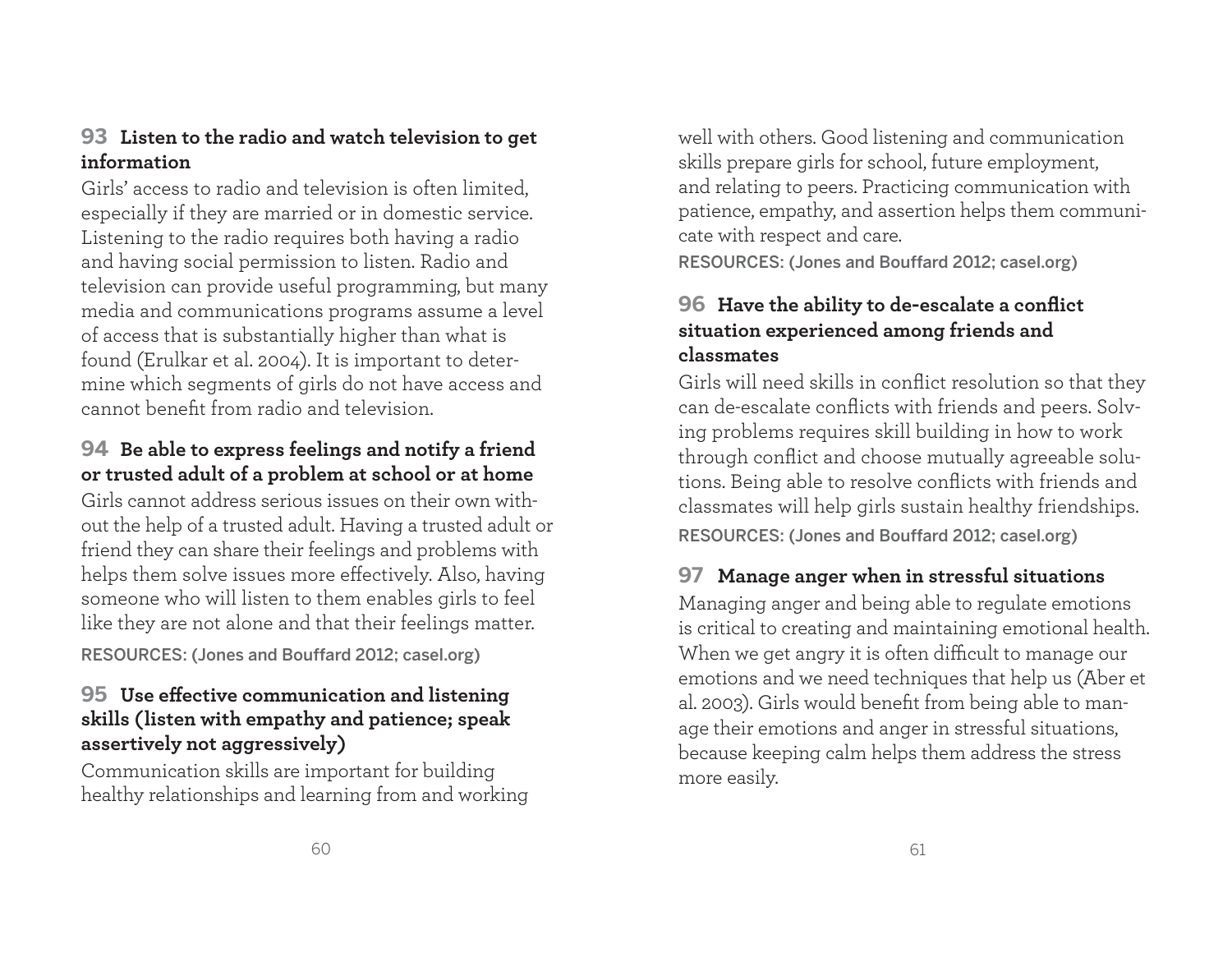### **98 Feel like she can say "no" to her friends if they are pressuring her to do something she doesn't think is right**

Adolescence is a difficult time for girls. They are influenced greatly by their peers and are often not able to tell their friends "no" when pressured to do something. Being able to resist peer pressure is vital, because girls can be convinced to do things that can harm them (e.g., drugs, stealing).

RESOURCE: (It's All One Curriculum 2009, popcouncil.org/ itsallone)

#### **99 Know the symptoms of infectious diseases, how to isolate an individual, and where to seek help**

During the Ebola crisis, there was a need to spread accurate information to a large population quickly. It is important for girls to know how to isolate individuals in such an epidemic, including family members whom they are accustomed to touching and caring for in times of need. Some information can be delivered via the radio, but it is important to develop specific and additional channels of communication that are trusted and can reach a wider audience so that girls and others can take quick action and avoid infection while helping an infected person get the care they need. RESOURCE: (Bah 2014)

#### **100 Know that many diseases are sexually transmissible (from both symptomatic and asymptomatic individuals) and some remain so even after recovery**

As the Ebola crisis was evolving, the Sierra Leone government forced a shutdown of programs not directly related to the disease. This cut off important communication at the time of greatest need for information about Ebola and specific skills on how to minimize the risk of contracting it. In a setting where a high proportion of the girls report sexual relations at young ages and 85 percent report age differences of ten years or more with the initiating "partner" (Population Council 2010), awareness of the sexual dimension of infection is especially vital. In response, the Sierra Leone Adolescent Girls Network (SALONE)—an organization sponsoring community-based girls' clubs—has prioritized communication to girls about these risks more generally. *It's*  All One Curriculum addresses different ways of talking to a potential sex partner about health and safety.

RESOURCES: (It's All One Curriculum 2009, popcouncil.org/ itsallone; Bah and Bruce 2014)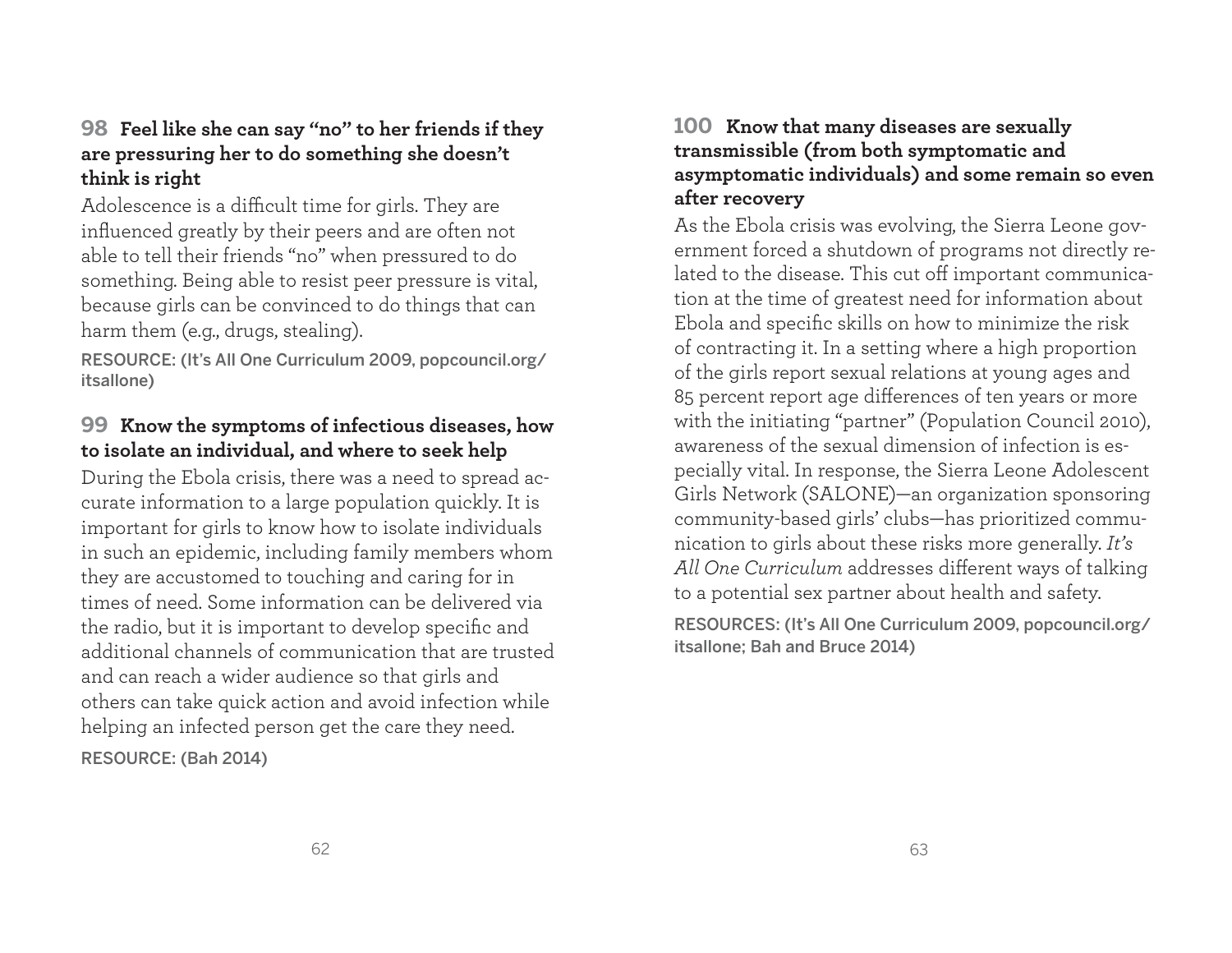#### **REFERENCES**

- Aber, J. Lawrence, Joshua L. Brown, and Stephanie M. Jones. 2003. "Developmental trajectories toward violence in middle childhood: Course, demographic differences, and response to school-based intervention," *Developmental Psychology* 39(2): 324–348.
- Agarwal, Bina. 2008. "Overcoming participatory exclusions," in *The State of Access, Success and Failure of Democracies in Creating Equal Opportunities* (eds.), Gowher and de Long, Washington, DC: Brookings Institution Press.
- ———. 2010. "Does women's proportional strength affect their participation? Governing local forests in South Asia," *World Development* 38: 101.
- Assaad, Marie and Judith Bruce. 1997. "Empowering the next generation: Girls of the Maqattam garbage settlement," *SEEDS*. Population Council. [Also in Arabic.]
- Austrian, Karen and Dennitah Ghati. 2010. "Girl-centered program design: A toolkit to strengthen and expand adolescent <sup>g</sup>irls programs." Section 4. Population Council.
- Austrian, Karen and Eunice Muthengi. 2013. "Safe and Smart Savings products for vulnerable adolescent girls in Kenya and Uganda: Evaluation report." Nairobi: Population Council.
- ———. 2014. "Can economic assets increase girls' risk of sexual harassment? Evaluation results from a social, health, and economic asset-building intervention for vulnerable adolescent <sup>g</sup>irls in Uganda," *Children and Youth Services Review* 47(2): 168–175.
- Austrian, Karen, Eunice Muthengi, Angela Wambugu, Dennitah Ghati, and Elizabeth Kariuki. 2012. "Safe and Smart Savings for Vulnerable Girls in Kenya and Uganda: The evolving model, lessons learned, and recommendations."

New York: Population Council. www.popcouncil.org/ uploads/pdfs/2012PGY\_SmartSavingsProgramBrief.pdf.

- Bah, Chernor. 2014. "It's young girls and women on the front lines of the Ebola crisis." *Huffington Post*. 31 October. www.huffingtonpost.com/chernor-bah/
- Bah, Chernor and Judith Bruce. 2014. "Ebola and women: Chernor Bah on the impact on girls in Sierra Leone." Ebola Deeply blog. 6 November. www.eboladeeply.org/ articles/2017/11/6494/ebola-women-chernor-bahimpact-girls-sierra-leone/#!
- Bandiera, Oriana, Niklas Buehren, et al. 2014. "Womens' empowerment in action: Evidence from a randomized control trial in Africa," *G* e*nder Impact Evaluation Database*. Washington, DC: World Bank.
- Brady, Martha and Seydou Doumbia. 2002. "Projet promotion de la jeunesse et des sports, Mali." UNFPA final report.
- Brady, Martha and Arjmand Banu Khan. 2002. "Letting girls play: The Mathare Youth Sports Association's football program for girls." UNFPA final report.
- Brady, Martha, Joseph Simbaya, Allison Stone, and Maya Vaughan-Smith. 2010. "Understanding adolescent girls' protection strategies against HIV: An exploratory study in urban Lusaka." New York: Population Council.
- Bruce, Judith. 2007. "Child marriage in the context of the HIV epidemic: Transitions to adulthood." Brief No. 11. Population Council. www.popcouncil.org/uploads/pdfs/TABriefs/ PGY\_Brief11\_ChildMarriageHIV.pdf.
- ———. 2012. "Violence against adolescent girls: A fundamental challenge to meaningful equality." *Girls First! Series*. New York: Population Council. www.popcouncil.org/ uploads/pdfs/2012PGY\_GirlsFirst\_Violence.pdf.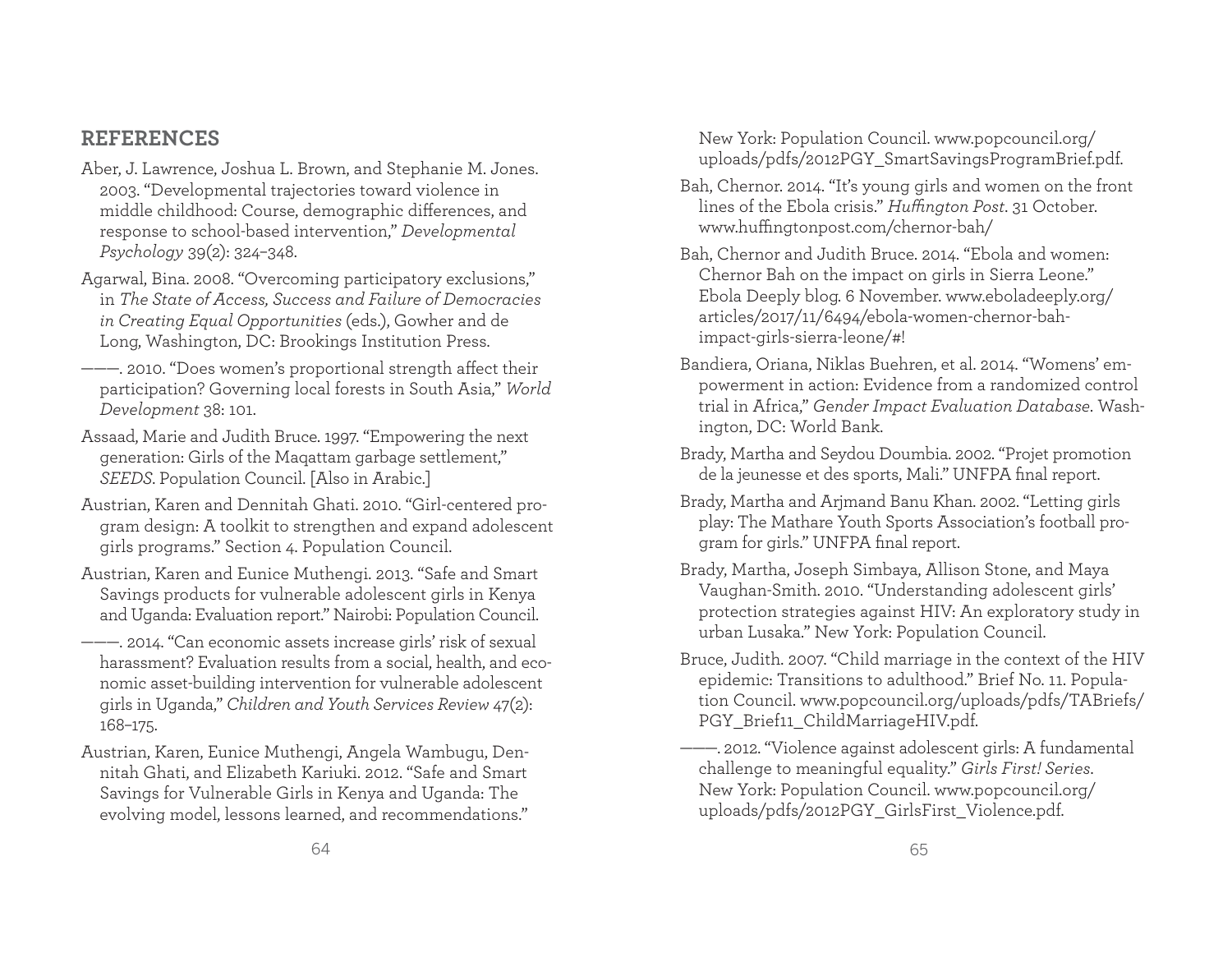- Bruce, Judith, and Kelly Hallman. 2008. "Reaching the girls left behind," *Gender and Development* 16(2): 227–245.
- Bruce, Judith, Miriam Temin, and Kelly Hallman. 2012. "Evidence-Based Approaches to Protecting Adolescent Girls at Risk of HIV." *AIDSTAR-One Spotlight on Gender.* Washington, DC: USAID.
- Catino, Jennifer. 2012. "The health of vulnerable adolescent <sup>g</sup>irls: A strategic return on investment." www.popcouncil. org/uploads/pdfs/2012PGY\_GirlsFirst\_Health.pdf.
- CDC. 2009. *Together for Girls: We Can End Sexual Violence*. www.cdc.gov/violenceprevention/pdf/togetherforgirls bklt-a.pdf.
- Chattopadhyay, Raghabendra and Esther Duflo. 2004. "Women as policy makers: Evidence from a randomized policy experiment in India," *Econometrica* 72(5): 1409–1443.
- Chong, Erica, Kelly Hallman, Martha Brady. 2006. "Investing when it counts: Generating the evidence base for policies and programmes for very young adolescents—Guide and tool kit."
- Clark, Shelley and Dana Hamplovà. 2013. "Single motherhood and child mortality in sub-Saharan Africa: A life course perspective," *Demography* 50(5): 1521–1549.
- del Valle, Angel. 2013. "Addressing violence against adolescent girls through 'safescaping' (participatory community mapping)." UNFPA webinar series for Adolescent Girls Initiative.
- --- 2014. "Community contracts: Accountable efforts to support girls and sustain safe spaces." Addis Ababa: Learning Circle workshop.
- EDC. 2012. "Equip 3 Lessons learned: Experiences in livelihoods, literacy and leadership in youth programs in 26 countries, 2003–2012." EQUIP3 and USAID.
- Engebretsen, Sarah. 2012a. "Using data to see and select the most vulnerable girls." *Girls First! Series.* New York: Population Council.
- Engebretsen, Sarah. 2012b. "Case study: Building a program based on identified assets." New York: Population Council. http://designingforscale.popcouncil.org/?page\_id=37
- Equality Now. n.d. *Learning from Cases of Girls' Rights*. www.equalitynow.org/sites/default/files/Learning\_From\_ Cases\_of\_Girls\_Rights.pdf.
- Erulkar, Annabel, A. Ferede, W. Ambelu, et al. 2010. "Ethiopia young adult survey: A study in seven regions." Addis Ababa: Population Council and UNFPA. www.popcouncil.org/ uploads/pdfs/2010PGY\_EthiopiaYASurvey.pdf.
- Erulkar, Annabel, A. Ferede, W. Girma, and W. Ambelu. 2013. "Evaluation of "Biruh Tesfa" (Bright Future) program for vulnerable girls in Ethiopia." *Vulnerable Children and Youth Studies* 8(2): 182–192.
- Erulkar, Annabel, Herma Gebru, and Gebeyehu Mekonnen. 2011. "Biruh Tesfa program provides domestic workers, orphans and migrants in urban Ethiopia with social support, HIV education and skills." Addis Ababa: Population Council. www. popcouncil.org/uploads/pdfs/2011PGY\_BiruhTesfaBrief.pdf.
- Erulkar, Annabel and James Matheka. 2007. *Adolescents in the Kibera Slums of Nairobi, Kenya*. Nairobi: Population Council.
- Erulkar, A.S., T. Mekbib, N. Simie, and T. Gulema. 2004. "Adolescent life in low income and slum areas of Addis Ababa." Ethiopia: Population Council. www.popcouncil.org/uploads/ <sup>p</sup>dfs/AdolescentLife.pdf.
- Erulkar, Annabel S. and Eunice Muthengi. 2008. "Evaluation of Berhane Hewan: A pilot program to promote education and delay marriage in rural Ethiopia." Addis Ababa, Ethiopia: Population Council.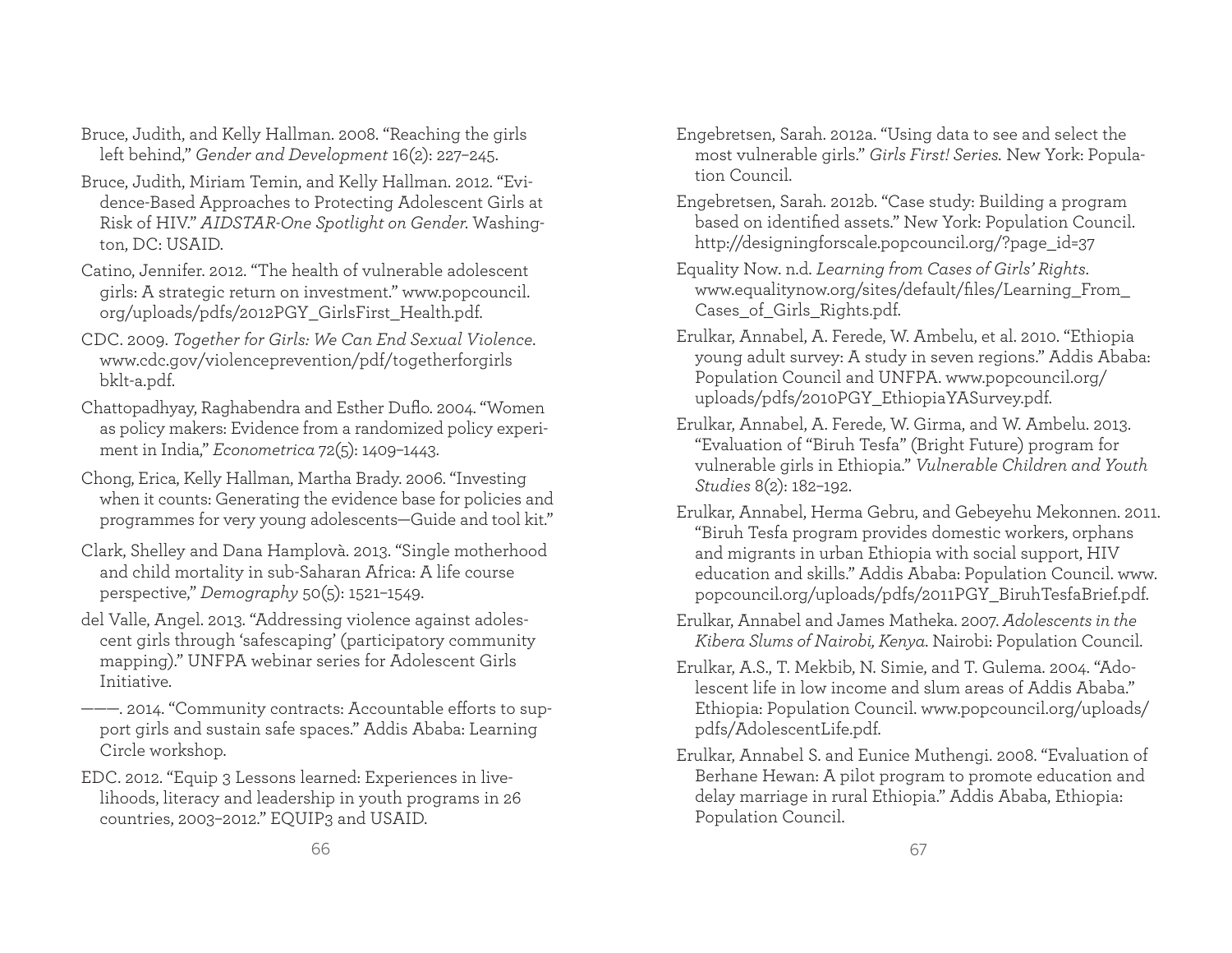- fracturedatlas.org. 2015. "Center for the Arts, Port Au Prince: Working to empower adolescent girls in Haiti in the arts and create income-generating activities." www.fracturedatlas. org/site/fiscal/profile?id=6142
- Girl Hub. 2014. "Girl safety toolkit: A resource for practitioners." www.girleffect.org/resources/2014/05/girl-safety-toolkit/
- Haberland, Nicole and Deborah Rogow (eds.). 2011. *It's All One Curriculum: Guidelines and Activities for a Unified Approach to Sexuality, Gender, HIV, and Human Rights Education.* New York: Population Council.
- Hallman, Kelly. 2011. "Social exclusion: The gendering of adolescent HIV risks in KwaZulu-Natal, South Africa," in J. Klot and V. Nguyen (eds.), *The Fourth Wave: Violence, Gender, Culture & HIV in the 21st Century*. Social Science Research Council and UNESCO, pp. 53–80.
- Hallman, Kelly, Nora Kenworthy, Judith Diers, et al. 2014. "The contracting world of girls at puberty: Violence and gender-divergent access to the public sphere among adolescents in South Africa." Global Public Health.
- Hallman, Kelly and Eva Roca. 2011. "*Siyakha Nentsha*: Building economic, health, and social capabilities among highly vulnerable adolescents in KwaZulu-Natal, South Africa." *Transitions to Adulthood Brief* No 4. New York: Population Council.
- Hallman, Kelly, Eva Roca, Kasthuri Govender, et al. 2012. "*Siyakha Nentsha*: A randomized experiment to enhance the health, social and financial capabilities of girls and boys in KwaZulu-Natal, South Africa." Paper presented at the Annual Meeting of the Population Association of America, San Francisco, CA.
- Jejeebhoy, S.J., K.G. Santhya, and S. Sabarwal. 2013. "Genderbased violence: A qualitative exploration of norms, experiences and positive deviance." New Delhi: Population Council.
- Jones, S.M. and S.M. Bouffard. 2012. "Social and emotional learning in schools: From programs to strategies." So*cial Policy Report* 26(4): 1–33.
- K4Health. 2014. "Care and repair of mosquito nets toolkit." https://www.k4health.org/toolkits/care-repair-LLIN.
- Kenworthy, Nora, Kelly Hallman, and Judith Diers. 2008. "Identifying sources of adolescent exclusion due to violence: Participatory mapping in South Africa." *Transitions to Adulthood Brief* No. 30. New York: Population Council.
- Lloyd, Cynthia B. 2009. *New Lessons: The Power of Educating Adolescent Girls.* New York: Population Council.
- ———. 2012. "Priorities for adolescent girls' education," *Girls First! Series.* New York: Population Council.
- Marcus, Rachel. 2014. "Changing discriminatory norms affecting adolescent girls through communications activities: Insights for policy and practice from an evidence review." Overseas Development Institute.
- Nalugoda, Fred, D. Guwatudde, J.B. Bwaninka, et al. 2014. "Marriage and the risk of incident HIV infection in Rakai, Uganda." *JAIDS* 65(1): 91–98.
- Nieradka, Jessica. 2013. "Safe spaces for adolescent girls in Haiti." Haiti Adolescent Girls Network. www.haitigirls network.org/news-section/blog/safe-spaces-adolescent<sup>g</sup>irls-haiti.
- Population Council. 2005. "Building assets for safe, productive lives: A report on a workshop on adolescent girls' livelihoods," 7–8 April 2004. http://www.popcouncil.org/uploads/pdfs/ BuildingAssets\_Oct05.pdf.
- ———. 2006. "Providing new opportunities to adolescent girls in socially conservative settings: The Ishraq program in rural Upper Egypt." New York.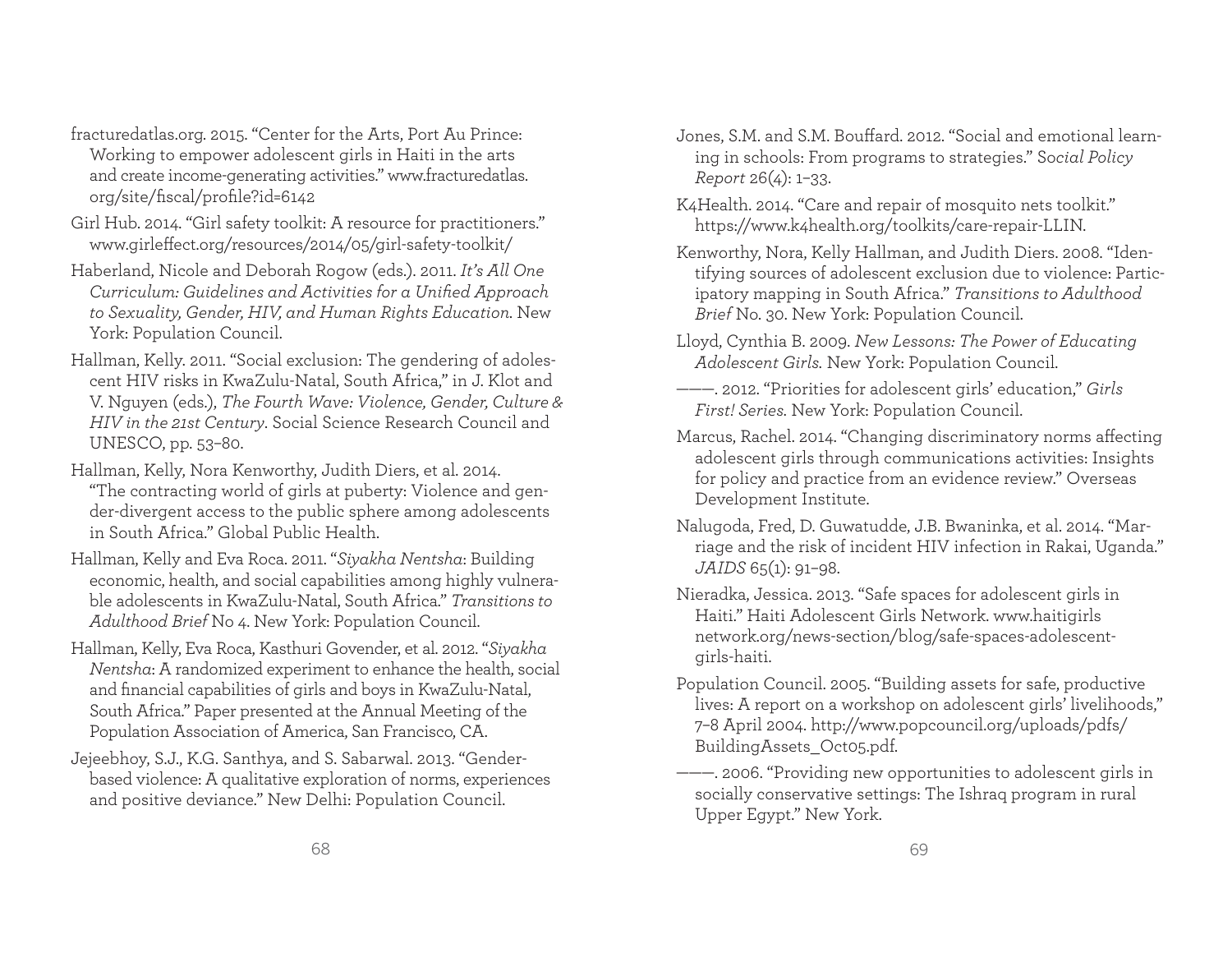- ———. 2010. "The adolescent experience: Using data to reach the most vulnerable young people: Sierra Leone 2008." New York.
- ———. 2013. "Girls in emergencies. Report from a workshop." 7–9 December. New York.
- ———. 2014. "Malawi Schooling and Adolescent Study." www.popcouncil.org/research/malawi-schooling-andadolescent-study.
- Population Council and ICRW. 2000. " Adolescent girls' livelihoods: Essential questions, essential tools—A report on a workshop." New York.
- Selim, Mona, et al. 2013. "The Ishraq Program for out-of-school <sup>g</sup>irls: From pilot to scale-up." Final report. [In English and Arabic.] www.popcouncil.org/uploads/pdfs/2013PGY\_ IshraqFinalReport.pdf.
- Sewall-Menon, Jessica and Judith Bruce. 2012. "The cost of reaching the most disadvantaged girls: Programmatic evidence from Egypt, Ethiopia, Guatemala, Kenya, South Africa, and Uganda." New York: Population Council.
- Sinclair, Jake, et al. 2013. "A self-defense program reduces the incidence of sexual assault in Kenyan adolescent girls," *Journal of Adolescent Health* 53(3): 374–380.
- Smith-Brake, Julia and Veronica Torres. 2012. "Lessons learned of pilot financial literacy project for adolescent girls in Haiti," *Making Cents International*, May, p. 16.
- Soler-Hampejsek, Erica, Christine A. Kelly, Barbara S. Mensch, Paul C. Hewett, Monica J. Grant. 2013. "Retention of literacy and numeracy in rural Malawi: A longitudinal analysis." Paper presented at the 57th Annual Conference of the Comparative and International Education Society, New Orleans, LA, 10-15 March.
- Soler-Hampejsek, Erica, Christine A. Kelly, et al. 2014. "Gender differences in the retention of literacy and numeracy in Malawi." Poster presented at Annual Meeting of the Population Association of America. Boston, 3 May.
- Sommer, Marni, Anan Ackatia-Armah, et al. 2014. "A comparison of the menstruation and education experiences of girls in Tanzania, Ghana, Cambodia, and Ethiopia," *Compare: A Journal of Comparative and International Education* 44: 1–21.
- UNICEF. 2000. "Domestic violence against women and girls." Innocenti Research Centre.
- ———. 2002. "Adolescence: A time that matters." New York. http://www.unicef.org/publications/files/pub adolescence\_en.pdf.
- ———. 2014. "Hidden in plain sight: A statistical analysis of violence against children." New York.
- UNICEF Innocenti Research Centre. 2008. "Platform for Action: Towards the Abandonment of Female Gential Mutiliation/Cutting (FGM/C)." www.iom.int/jahia/webdav/ shared/shared/mainsite/projects/documents/platform\_for\_ action.pdf.
- WHO. 2004. "Substance use problems in developing countries." *Bulletin of the World Health Organization* 82(9).
- Women's Refugee Commission. 2012. "In search of safety and solutions: Somali refugee adolescent girls at Sheder and Aw Barre Camps, Ethiopia." womensrefugeecommission.org/component/zdocs/ download/847